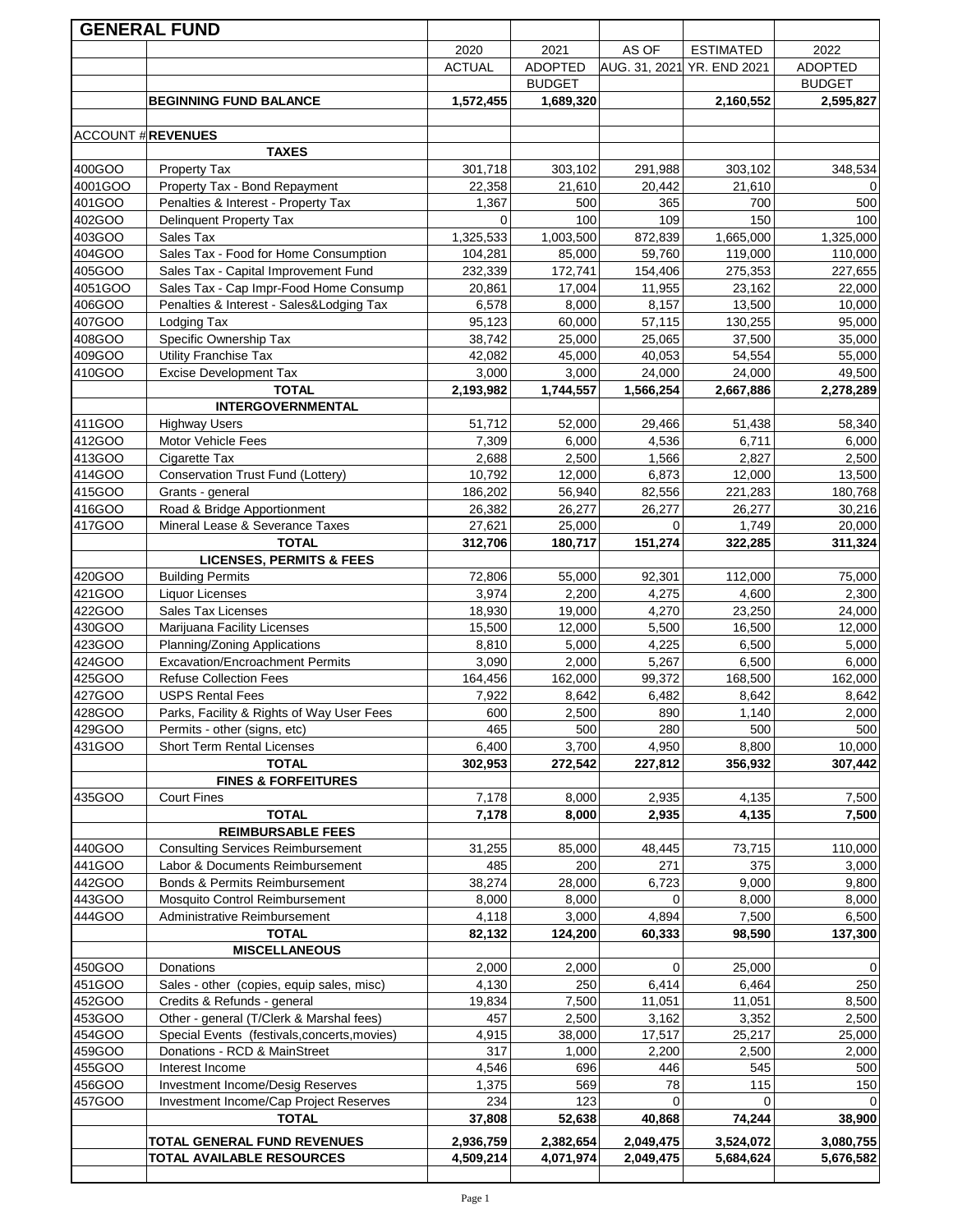|                  | <b>GENERAL FUND</b>                              |                |                |                       |                            |                 |
|------------------|--------------------------------------------------|----------------|----------------|-----------------------|----------------------------|-----------------|
|                  |                                                  | 2020           | 2021           | AS OF                 | <b>ESTIMATED</b>           | 2022            |
|                  |                                                  | <b>ACTUAL</b>  | <b>ADOPTED</b> |                       | AUG. 31, 2021 YR. END 2021 | <b>ADOPTED</b>  |
|                  |                                                  |                | <b>BUDGET</b>  |                       |                            | <b>BUDGET</b>   |
|                  | <b>ACCOUNT # EXPENDITURES</b>                    |                |                |                       |                            |                 |
|                  |                                                  |                |                |                       |                            |                 |
|                  | <b>ADMINISTRATIVE SERVICES</b>                   |                |                |                       |                            |                 |
|                  |                                                  |                |                |                       |                            |                 |
|                  | <b>PERSONNEL</b>                                 |                |                |                       |                            |                 |
| 500GOO           | <b>Administrative Wages</b>                      | 439,070        | 482,758        | 277,538               | 418,075                    | 545,726         |
| 505GOO           | <b>Housing Stipend</b>                           | 5,500          | 6,000          | 4,000                 | 6,000                      | 6,000           |
| 509GOO           | <b>Council Compensation</b>                      | 22,250         | 22,800         | 11,400                | 22,800                     | 22,800          |
| 510GOO           | <b>Planning Commission Compensation</b>          | 17,200         | 17,400         | 8,700                 | 17,400                     | 17,400          |
| 501GOO           | <b>Employer Tax Expense</b>                      | 36,065         | 40,465         | 22,368                | 35,517                     | 45,282          |
| 502GOO           | Health Insurance                                 | 78,553         | 79,068         | 47,954                | 65,662                     | 106,176         |
| 503GOO           | <b>Retirement Fund</b>                           | 12,120         | 18,570         | 8,504                 | 13,211                     | 21,829          |
| 504GOO           | Workers Compensation Insurance                   | 2,652          | 2,300          | $\Omega$              | 913                        | 3,000           |
|                  | <b>PROFESSIONAL SERVICES</b>                     |                |                |                       |                            |                 |
| 511GOO           | <b>Town Attorney</b>                             | 34,090         | 55,000         | 36,213<br>$\mathbf 0$ | 53,000                     | 55,000          |
| 512GOO           | <b>Auditing Services</b>                         | 6,150<br>3,786 | 6,150          | 2,782                 | 6,250<br>4,780             | 6,250           |
| 514GOO<br>556GOO | <b>Consulting Services</b><br><b>IT Services</b> | 9,551          | 2,500<br>4,200 | 5,067                 | 6,750                      | 5,000           |
| 513GOO           | <b>Planning Consulting</b>                       | 10,283         | 30,000         | 46,585                | 74,125                     | 7,366<br>36,000 |
| 515GOO           | <b>County Treasurer Services</b>                 | 6,062          | 7,550          | 5,849                 | 7,550                      | 7,500           |
| 519GOO           | <b>Contractual Services</b>                      | 10,402         | 80,000         | 57,872                | 88,957                     | 85,500          |
| 538GOO           | Muni-Revs Services                               | 12,285         | 12,285         | 7,192                 | 12,311                     | 12,285          |
| 516GOO           | <b>Refuse Collection Franchise</b>               | 164,794        | 162,000        | 113,495               | 170,300                    | 167,000         |
|                  | <b>ADMINISTRATIVE EXPENSE</b>                    |                |                |                       |                            |                 |
| 520GOO           | Insurance (Property & Casualty)                  | 9,486          | 8,000          | 8,228                 | 9,308                      | 9,850           |
| 521GOO           | Conferences, Workshops & Training                | 1,003          | 5,000          | $\Omega$              | $\Omega$                   | 4,000           |
| 522GOO           | Dues & Memberships                               | 3,390          | 4,000          | 2,801                 | 2,801                      | 4,000           |
| 523GOO           | Council/PComm - Conferences & Training           | 532            | 2,500          | 50                    | 50                         | 2,500           |
| 524GOO           | Reimbursable Bonds & Permits                     | 25,979         | 40,000         | 14,260                | 37,840                     | 25,000          |
| 525GOO           | Unemployment Tax (all)                           | 2,538          | 3,450          | 2,406                 | 3,156                      | 3,500           |
| 526GOO           | Life Insurance (all)                             | 556            | 600            | 339                   | 441                        | 600             |
| 527GOO           | Personnel - Recruitment/Testing                  | 1,371          | 1,500          | 5,753                 | 5,753                      | 4,000           |
| 536GOO           | Wellness Program                                 | 9,891          | 15,166         | 5,480                 | 15,000                     | 17,500          |
| 528GOO           | Other - admin.                                   | 42,580         | 1,000          | 20,574                | 20,618                     | 1,000           |
|                  | <b>OFFICE EXPENSE</b>                            |                |                |                       |                            |                 |
| 540GOO           | Printing & Publishing                            | 468            | 1,500          | 369                   | 650                        | 1,250           |
| 541GOO           | <b>Office Supplies</b>                           | 3,517          | 5,000          | 1,632                 | 4,500                      | 5,000           |
| 542GOO           | <b>Utilities</b>                                 | 1,406          | 1,800          | 958                   | 1,500                      | 1,800           |
| 543GOO           | Telephone                                        | 1,731          | 2,500          | 1,381                 | 1,878                      | 2,000           |
| 544GOO<br>530GOO | Elections                                        | 548<br>1,494   | 2,500          | 37<br>1,202           | 1,250                      | 2,500           |
| 545GOO           | Computer<br>Janitorial Services                  | 1,183          | 1,650<br>3,750 | 2,272                 | 1,886<br>3,400             | 1,680<br>3,750  |
| 546GOO           | Council/Commission - Materials/Equipment         | 504            | 1,000          | 381                   | 505                        | 1,000           |
| 547GOO           | Records Management                               | 209            | 500            | 181                   | 780                        | 500             |
| 548GOO           | Office Equipment - Leases                        | 2,603          | 3,000          | 2,168                 | 3,385                      | 3,200           |
| 549GOO           | Office Equipment - Maintenance/Repairs           | 0              | 500            | 0                     | $\Omega$                   | 500             |
| 550GOO           | <b>Filing Fees/Recording Costs</b>               | 240            | 800            | 122                   | 250                        | 750             |
| 551GOO           | Postage - general                                | 888            | 1,000          | 792                   | 1,200                      | 1,400           |
| 552GOO           | GIS Mapping - admin                              | 975            | 2,000          | 1,114                 | 1,145                      | 2,000           |
| 553GOO           | Meetings & Community Events                      | 1,397          | 10,000         | 968                   | 5,275                      | 10,000          |
| 537GOO           | Bank & Misc. Fees & Charges                      | 1,876          | 2,500          | 1,287                 | 2,500                      | 2,500           |
|                  | <b>COMMUNITY &amp; ECONOMIC DEVELOPMENT</b>      |                |                |                       |                            |                 |
| 529GOO           | <b>Tourism Promotion</b>                         | 61,040         | 50,000         | 32,757                | 91,179                     | 66,500          |
| 531GOO           | <b>Community Outreach</b>                        | 1,813          | 250            | 80                    | 1,200                      | 1,000           |
| 532GOO           | Creative/Main Street Program                     | 4,046          | 14,150         | 1,581                 | 11,500                     | 15,000          |
| 533GOO           | Economic Developmnt                              | 10,866         | 4,000          | 1,473                 | 1,500                      | 4,000           |
| 535GOO           | Affordable Housing                               | 14,960         | 25,000         | 0                     | $\Omega$                   | 35,000          |
| 781POO           | <b>Events and Festivals</b>                      | 16,723         | 68,000         | 66,902                | 66,902                     | 80,000          |
| 557GOO           | Grants - pass thru to other agencies             |                |                |                       | 125,000                    | 125,000         |
| 558GOO           | <b>Broadband Program</b>                         | 18,706         | 55,000         | 61,998                | 61,998                     | 10,000          |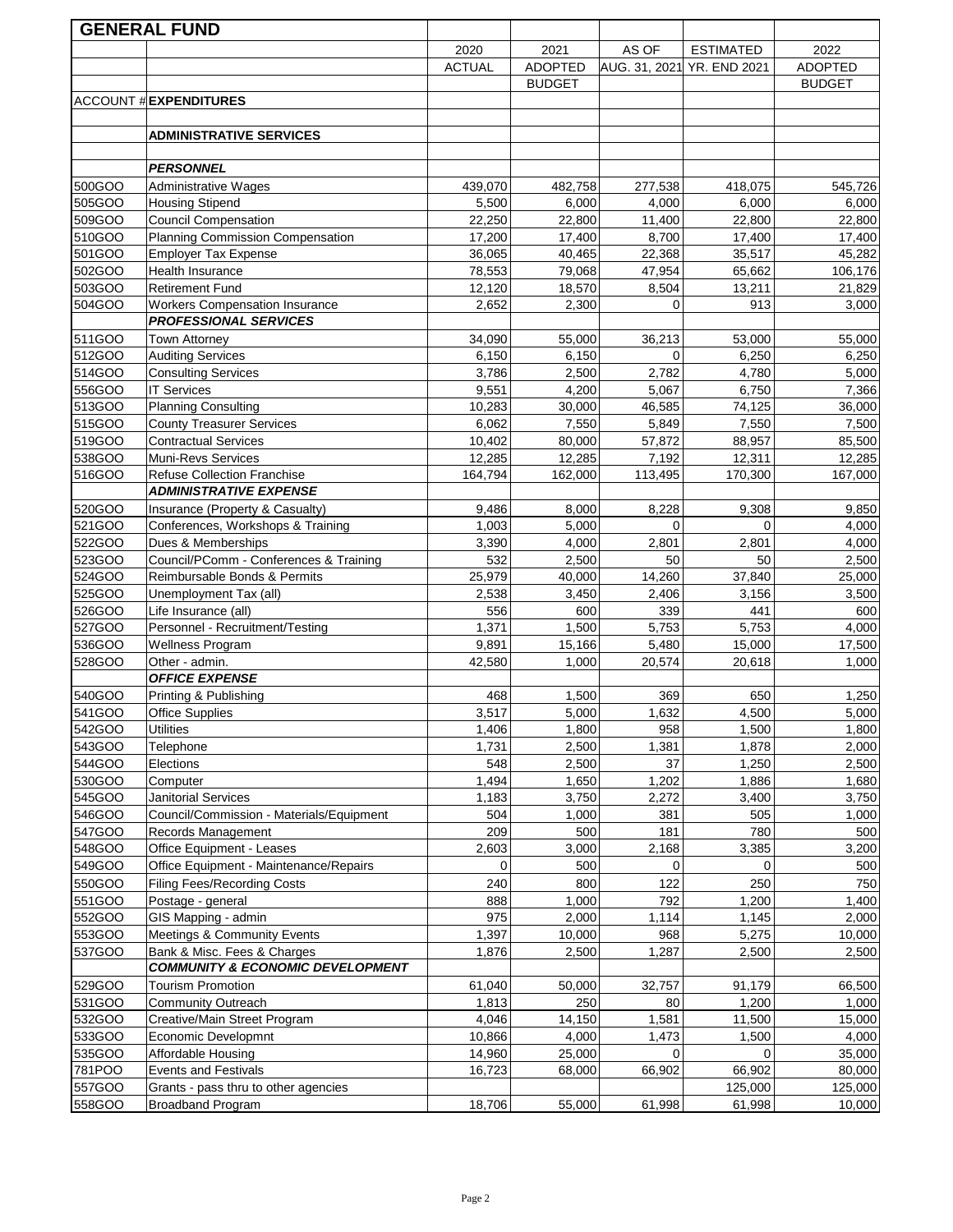|         | <b>GENERAL FUND</b>                       |               |                |          |                            |                |
|---------|-------------------------------------------|---------------|----------------|----------|----------------------------|----------------|
|         |                                           | 2020          | 2021           | AS OF    | <b>ESTIMATED</b>           | 2022           |
|         |                                           | <b>ACTUAL</b> | <b>ADOPTED</b> |          | AUG. 31, 2021 YR. END 2021 | <b>ADOPTED</b> |
|         |                                           |               | <b>BUDGET</b>  |          |                            | <b>BUDGET</b>  |
|         | <b>VEHICLE EXPENSE</b>                    |               |                |          |                            |                |
| 560GOO  | Gas & Oil                                 | 78            | 300            | 272      | 300                        | 300            |
| 561GOO  | Vehicle Maintenance & Repair              | 563           | 500            | $\Omega$ | 395                        | 500            |
|         | <b>CAPITAL OUTLAY</b>                     |               |                |          |                            |                |
| 571GOO  | Office Equipment Purchase                 | 7,833         | 4,000          | 1,045    | 2,620                      | 8,200          |
|         | <b>DEBT SERVICE</b>                       |               |                |          |                            |                |
| 591GOO  | <b>RAMP Bond</b>                          | 116,455       | 118,828        | 14,214   | 118,828                    | 120,647        |
|         | <b>COUNCIL INITIATIVES</b>                |               |                |          |                            |                |
| 5010GO1 | Uncompahgre Volunteer Legal Aid           | 3,000         | 3,000          | $\Omega$ | 3,000                      | 3,000          |
| 5015GO1 | Partners Program                          | 1,000         | 1,000          | $\Omega$ | 1,000                      | 1,000          |
| 5020GO1 | <b>Colorado West Land Trust</b>           | $\Omega$      | 3,000          | 3,000    | 3,000                      | 3,000          |
| 5025GO1 | Voyager Program                           | 7,000         | 7,000          | $\Omega$ | 7,000                      | 7,000          |
| 5030GO1 | Juvenile Diversion                        | 8,000         | 8,000          | 8,000    | 8,000                      | 8,000          |
| 5040GO1 | <b>Other Contributions</b>                | 367           | 9,500          | 1.500    | 1,500                      | 5,000          |
| 5050GO1 | <b>KVNF Radio</b>                         | 1,000         | 1,000          | $\Omega$ | 1,000                      | 1,000          |
| 5055GO1 | Center for Mental Health                  | 500           | 1,000          | $\Omega$ | 1,000                      | 1,000          |
| 5060GO1 | Second Chance Humane Society              | 6,500         | 6,500          | $\Omega$ | 6,500                      | 7,250          |
| 5085GO1 | <b>Eco Action Partners</b>                | 5,000         | 6,200          | 5,000    | 5,000                      | 5,000          |
| 5075601 | Region 10                                 |               | 1.328          | 1.328    | 1.328                      | 1.328          |
| 5095GO1 | <b>Student Scholarship</b>                | 1,000         | 1,000          | 1,000    | 1,000                      | 1,000          |
| 5100GO1 | Public Art Ridgway Colorado               | 3,000         | 3,000          | 3,000    | 3,000                      | 3,000          |
| 5105GO1 | CO Mountain Bike Assoc - Ridgway Chapter  | 1,000         |                |          |                            |                |
| 5110GO1 | Uncompaghre Watershed Partnership         | 3,000         | 3,000          | 3,000    | 3,000                      | 3,000          |
| 5115GO1 | George Gardner Scholarship Fund           | 1,000         | 1,000          | 1,000    | 1,000                      | 1,000          |
| 5120GO1 | <b>Ouray County Soccer Association</b>    | $\Omega$      | 3,000          | 3,000    | 3,000                      | 3,000          |
| 5135GO1 | Sherbino Theater                          | 3,750         | 5,000          | $\Omega$ | 5,000                      | 2,500          |
| 5136GO1 | <b>Ouray County Food Pantry</b>           | $\Omega$      | 1,000          | 1,000    | 1,000                      | 1,000          |
| 5137GO1 | <b>Weehawken Creative Arts</b>            | 3,750         | 3,000          | $\Omega$ | 3,000                      | 4,000          |
| 5138GO1 | Friends of Colorado Avalanche Info Center | 1,000         | 2,500          | 2,500    | 2,500                      | 2,500          |
|         | SUBTOTAL COUNCIL INITIATIVES              | 49,867        | 70,028         | 33,328   | 60,828                     | 63,578         |
|         | <b>ADMINISTRATIVE EXPEND. SUBTOTAL</b>    | 1,290,128     | 1,560,318      | 943,926  | 1,670,922                  | 1,791,619      |
|         |                                           |               |                |          |                            |                |
|         |                                           |               |                |          |                            |                |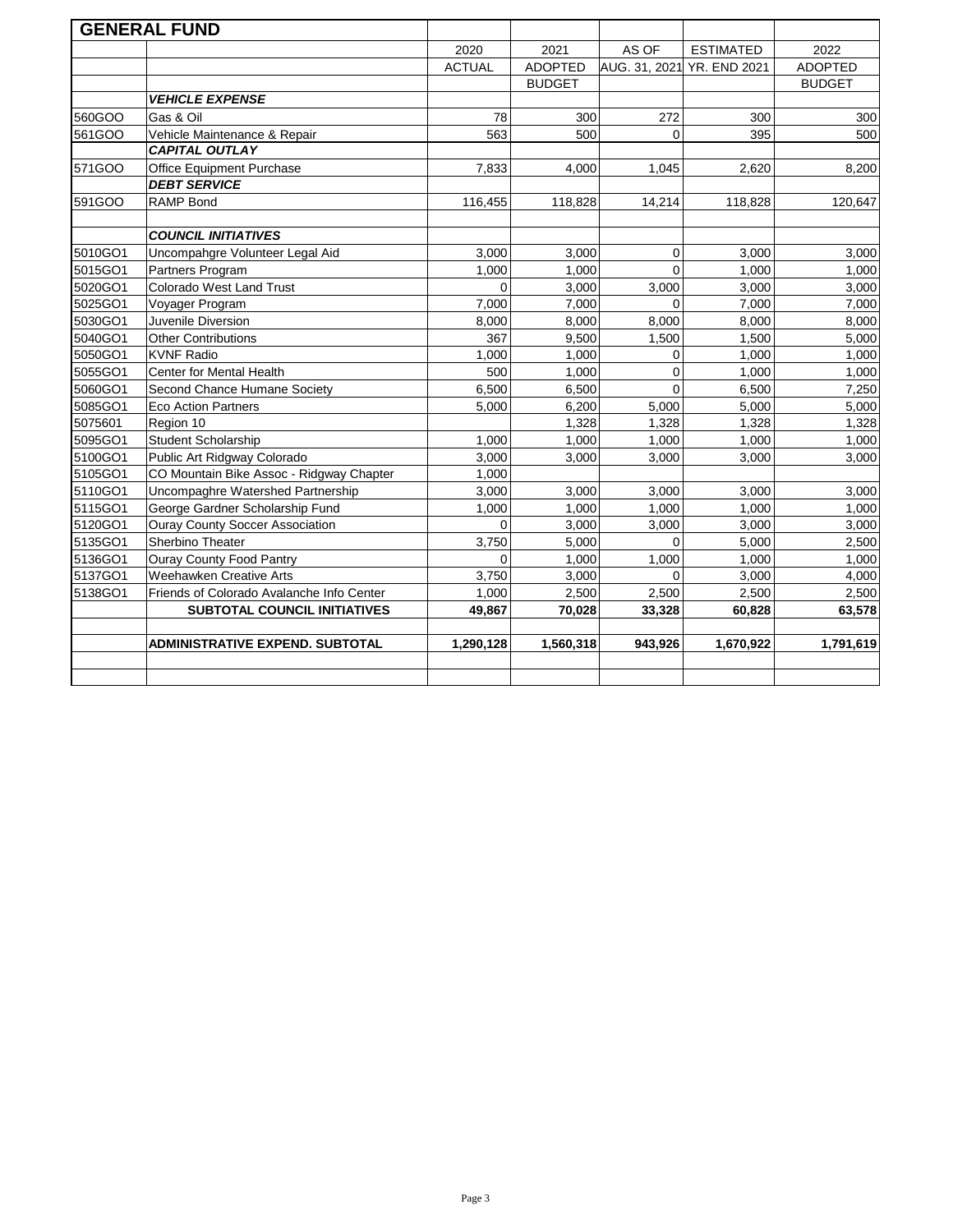|                  | <b>GENERAL FUND</b>                          |               |                |              |                            |                |
|------------------|----------------------------------------------|---------------|----------------|--------------|----------------------------|----------------|
|                  |                                              | 2020          | 2021           | AS OF        | <b>ESTIMATED</b>           | 2022           |
|                  |                                              | <b>ACTUAL</b> | <b>ADOPTED</b> |              | AUG. 31, 2021 YR. END 2021 | <b>ADOPTED</b> |
|                  |                                              |               | <b>BUDGET</b>  |              |                            | <b>BUDGET</b>  |
|                  | <b>ACCOUNT # EXPENDITURES</b>                |               |                |              |                            |                |
|                  |                                              |               |                |              |                            |                |
|                  | <b>STREETS &amp; MAINTENANCE</b>             |               |                |              |                            |                |
|                  |                                              |               |                |              |                            |                |
|                  | <b>PERSONNEL</b>                             |               |                |              |                            |                |
| 600GO2           | <b>Streets Wages</b>                         | 96,489        | 92,917         | 61,237       | 85,733                     | 129,830        |
| 601GO2           | <b>Employer Tax Expense</b>                  | 7,365         | 7,108          | 4,694        | 6,559                      | 9,932          |
| 602GO2           | <b>Health Insurance</b>                      | 23,741        | 22,869         | 14,118       | 21,910                     | 26,544         |
| 603GO2           | <b>Retirement Fund</b>                       | 3,851         | 3,717          | 2,454        | 3,286                      | 5,193          |
| 604GO2           | <b>Workers Compensation Insurance</b>        | 3,213         | 3,950          | $\Omega$     | 1,794                      | 3,500          |
|                  | <b>ADMINISTRATIVE EXPENSE</b>                |               |                |              |                            |                |
| 613GO2           | Office - miscellaneous                       | 270           | 750            | 193          | 350                        | 750            |
| 621GO2           | Workshops & Training                         | $\Omega$      | 1,000          | $\Omega$     | $\Omega$                   | 500            |
| 628GO2           | Other - streets                              | 54,525        | 500            | 13           | 13                         | 500            |
| 614GO2           | <b>Consulting &amp; Contractual Services</b> | 42,339        | 165,000        | 7,495        | 46,350                     | 105,600        |
| 615GO2           | <b>IT Services</b>                           | 2,024         | 2,300          | 1,636        | 2,300                      | 7,366          |
|                  | <b>OPERATING EXPENSE</b>                     |               |                |              |                            |                |
| 631GO2           | Maintenance & Repairs                        | 171           | 5,000          | 113          | 113                        | 3,000          |
| 632GO2           | Supplies & Materials                         | 1,228         | 3,000          | 1,015        | 1,500                      | 3,000          |
| 635GO2           | Gravel & Sand                                | 2,915         | 30,000         | 5,285        | 15,000                     | 15,000         |
| 636GO2           | Dust Prevention (mag chloride)               | 30,000        | 40,000         | 30,800       | 30,800                     | 35,000         |
| 637GO2           | Paving & Maintenance                         | 8,012         | 30,000         | 147          | 10,147                     | 40,000         |
| 667GO2           | <b>Street Sweeping</b><br>Tools              | 4,690         | 10,000         | 1,275        | 1,275                      |                |
| 633GO2<br>638GO2 | <b>Street Lighting</b>                       | 341<br>10,108 | 500<br>8,000   | 171          | 400                        | 500            |
| 639GO2           | <b>Street Signs</b>                          | 504           | 2,500          | 6,081<br>397 | 8,000<br>2,500             | 8,000<br>2,500 |
| 634GO2           | Safety Equipment                             | 690           | 400            | 302          | 675                        | 800            |
| 682GO2           | Tree Trimming - Rights-of-Ways               | 500           | 6,000          | $\mathbf 0$  | 6,000                      | 6,000          |
| 666GO2           | Landscaping - Rights-of-Ways                 | 15,390        | 22,000         | 11,020       | 15,000                     | 23,000         |
| 663GO2           | Storm Drainage                               | 1,215         | 50,000         | 0            | 10,000                     | 10,000         |
| 662GO2           | Snow Removal Equipment & Services            | 10,091        | 12,000         | 9,493        | 10,043                     | 12,000         |
|                  | <b>SHOP EXPENSE</b>                          |               |                |              |                            |                |
| 642GO2           | <b>Utilities</b>                             | 2,803         | 3,000          | 1,838        | 2,615                      | 3,000          |
| 643GO2           | Telephone                                    | 1,231         | 1,500          | 926          | 1,272                      | 1,500          |
| 630GO2           | Computer                                     | 1,352         | 1,450          | 750          | 1,200                      | 1,200          |
|                  | <b>VEHICLE EXPENSE</b>                       |               |                |              |                            |                |
| 660GO2           | Gas, Oil & Diesel                            | 4,851         | 5,500          | 3,319        | 4,685                      | 5,500          |
| 661GO2           | Vehicle & Equip Maintenance & Repair         | 3,844         | 8,000          | 3,619        | 12,000                     | 9,000          |
|                  | <b>DEBT SERVICE</b>                          |               |                |              |                            |                |
|                  | <b>CAPITAL OUTLAY</b>                        |               |                |              |                            |                |
| 670GO2           | Vehicle Purchase                             | 57,169        | 115,000        | 115,016      | 115,016                    |                |
| 671GO2           | Office Equipment Purchase                    |               |                |              |                            |                |
| 672GO2           | <b>Equipment Purchase</b>                    |               |                |              |                            | 10,000         |
|                  |                                              |               |                |              |                            |                |
|                  | <b>STREETS &amp; MAINT. EXP. SUBTOTAL</b>    | 390,922       | 653,961        | 283,406      | 416,536                    | 478,715        |
|                  |                                              |               |                |              |                            |                |
|                  |                                              |               |                |              |                            |                |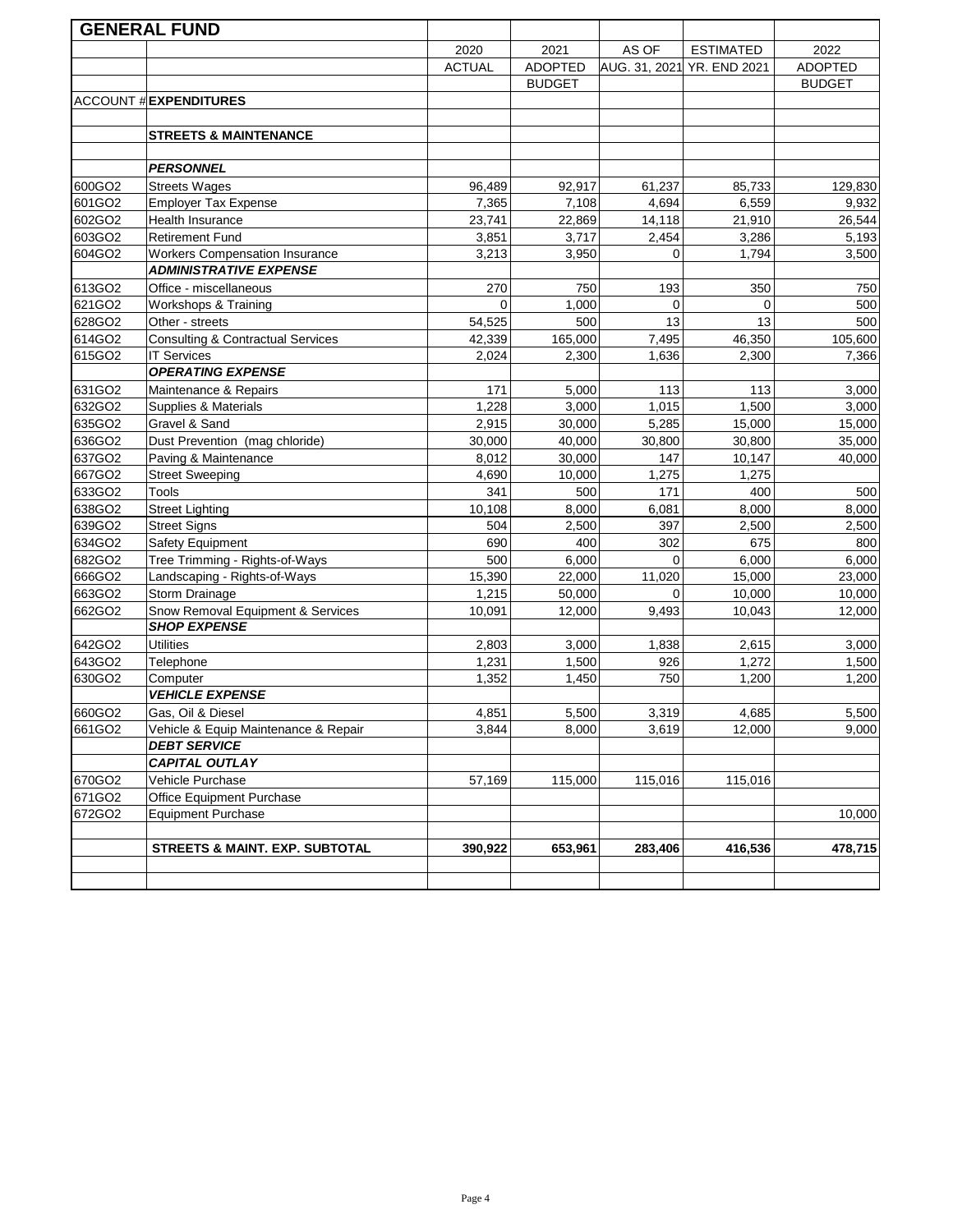|                  | <b>GENERAL FUND</b>                                                     |                |                |               |                     |                 |
|------------------|-------------------------------------------------------------------------|----------------|----------------|---------------|---------------------|-----------------|
|                  |                                                                         | 2020           | 2021           | AS OF         | <b>ESTIMATED</b>    | 2022            |
|                  |                                                                         | <b>ACTUAL</b>  | <b>ADOPTED</b> | AUG. 31, 2021 | <b>YR. END 2021</b> | <b>ADOPTED</b>  |
|                  |                                                                         |                | <b>BUDGET</b>  |               |                     | <b>BUDGET</b>   |
|                  |                                                                         |                |                |               |                     |                 |
|                  | <b>ACCOUNT # EXPENDITURES</b>                                           |                |                |               |                     |                 |
|                  |                                                                         |                |                |               |                     |                 |
|                  | <b>PARKS, FACILITIES &amp; ENVIRONMENT</b>                              |                |                |               |                     |                 |
|                  |                                                                         |                |                |               |                     |                 |
|                  | <b>PERSONNEL</b>                                                        |                |                |               |                     |                 |
| 700POO           | Parks Maintenance Wages                                                 | 34,303         | 55,868         | 36,330        | 49,548              | 38,553          |
| 706POO           | Parks Maintenance - Seasonal Wages                                      | 26,899         | 73,440         | 39,377        | 50,022              | 73,440          |
| 701POO           | <b>Employer Tax Expense</b>                                             | 4,537          | 9,892          | 5,792         | 7,617               | 8,567           |
| 702POO           | Health Insurance                                                        | 9,421          | 16,335         | 10,250        | 15,419              | 13,272          |
| 703POO           | <b>Retirement Fund</b>                                                  | 1,296          | 2,235          | 1,453         | 1,839               | 1,542           |
| 704POO           | <b>Workers Compensation Insurance</b>                                   | 2,305          | 3,500          | 2,303         | 2,138               | 3,200           |
|                  | <b>ADMINISTRATIVE EXPENSE</b>                                           |                |                |               |                     |                 |
| 719POO           | <b>Contractual Services</b>                                             | 4,004          | 37,000         | 0             | 49,933              | 4,000           |
| 720POO           | Insurance (Property & Casualty)                                         | 7,793          | 7,500          | 0             | 7,000               | 9,802           |
| 721POO           | Workshops & Training                                                    | $\Omega$       | 750            | $\mathbf 0$   | $\mathbf 0$         | 500             |
| 728POO           | Other - parks                                                           | 509            | 250            | 13            | 13                  | 250             |
|                  | <b>FACILITIES</b>                                                       |                |                |               |                     |                 |
| 732PO1           | Supplies - community center/town hall                                   | 5,327          | 3,000          | 2,829         | 3,500               | 3,000           |
| 742PO1           | Utilities - community center/town hall                                  | 1,481          | 1,500          | 958           | 1,455               | 1,500           |
| 779PO1           | Janitorial Services - community center/town hall                        | 1,183          | 3,750          | 2,272         | 3,420               | 3,500           |
| 731PO1           | Maintenance & Repairs - comm. center/town hall                          | 11,995         | 25,000         | 1,752         | 2,000               | 45,000          |
| 778PO1           | Space to Create Community Room                                          |                |                |               |                     | 61,500          |
| 782PO1           | <b>Visitor Center</b>                                                   |                |                |               | 2,178               | 7,215           |
| 783PO1           | <b>Broadband Carrier Neutral Station</b>                                |                |                |               | 1,010               | 1,592           |
|                  | <b>OPERATING EXPENSE</b>                                                |                |                |               |                     |                 |
| 731POO           | Maintenance & Repair                                                    | 1,054          | 11,000         | 1,708         | 3,500               | 15,000          |
| 732POO           | Supplies & Materials                                                    | 21,313         | 24,000         | 20,420        | 23,700              | 24,000          |
| 733POO           | <b>Tools</b>                                                            | 0              | 2,000          | 0             | $\mathbf 0$         | 1,000           |
| 734POO           | Safety Equipment                                                        | 829            | 400            | 481           | 481                 | 1,000           |
| 741POO           | Telephone<br><b>Utilities</b>                                           | 230            | 250            | 366           | 488                 | 500             |
| 742POO           |                                                                         | 6,310          | 7,000          | 4,910         | 7,760               | 7,500           |
| 729POO           | <b>IT Services</b>                                                      | 1,684<br>1,077 | 2,200<br>1,100 | 1,636<br>500  | 2,320<br>692        | 7,366           |
| 730POO<br>779POO | Computer                                                                | 5,474          | 12,000         | 6,815         |                     | 900             |
| 765POO           | Janitorial Service - parks<br>River Corridor Maintenance&Gravel Removal | 0              | 5,000          | 0             | 10,150<br>0         | 12,000<br>5,000 |
| 767POO           | Urban Forest Management                                                 | 20,000         | 20,000         | 20,000        | 20,000              | 20,000          |
| 768POO           | Mosquito Control                                                        | 11,768         | 12,000         | 10,032        | 11,882              | 12,000          |
| 769POO           | <b>Weed Control</b>                                                     | $\Omega$       | 500            |               | $\Omega$            | 1,000           |
|                  | <b>VEHICLE EXPENSE</b>                                                  |                |                |               |                     |                 |
| 760POO           | Gas & Oil                                                               | 2,510          | 2,500          | 3,138         | 4,000               | 4,000           |
| 761POO           | Vehicle & Equipment Maint & Repair                                      | 2,060          | 3,500          | 899           | 899                 | 3,500           |
|                  | <b>CAPITAL OUTLAY</b>                                                   |                |                |               |                     |                 |
| 772POO           | <b>Equipment Purchase</b>                                               | 17,011         |                |               |                     | 20,000          |
| 775POO           | Park Improvements                                                       | 8,825          | 25,000         | 2,458         | 5,008               | 50,000          |
|                  |                                                                         |                |                |               |                     |                 |
|                  | PARKS & FACILITIES EXPEND. SUBTOTAL                                     | 211,198        | 368,470        | 176,689       | 287,972             | 461,199         |
|                  |                                                                         |                |                |               |                     |                 |
|                  |                                                                         |                |                |               |                     |                 |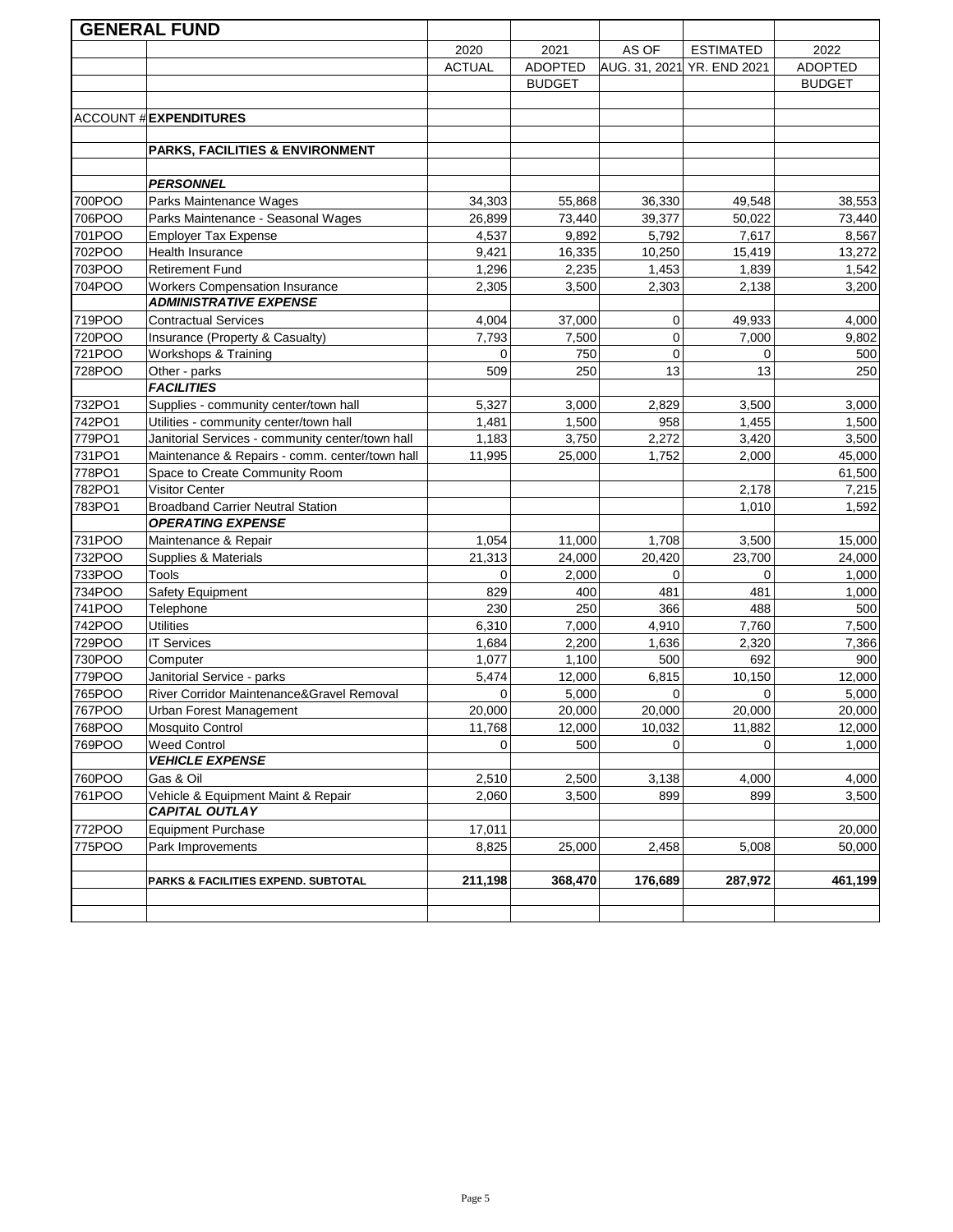|        | <b>GENERAL FUND</b>                        |               |                |               |                     |                |
|--------|--------------------------------------------|---------------|----------------|---------------|---------------------|----------------|
|        |                                            | 2020          | 2021           | AS OF         | <b>ESTIMATED</b>    | 2022           |
|        |                                            | <b>ACTUAL</b> | <b>ADOPTED</b> | AUG. 31, 2021 | <b>YR. END 2021</b> | <b>ADOPTED</b> |
|        |                                            |               | <b>BUDGET</b>  |               |                     | <b>BUDGET</b>  |
|        | <b>ACCOUNT # EXPENDITURES</b>              |               |                |               |                     |                |
|        |                                            |               |                |               |                     |                |
|        | <b>LAW ENFORCEMENT</b>                     |               |                |               |                     |                |
|        |                                            |               |                |               |                     |                |
|        | <b>PERSONNEL</b>                           |               |                |               |                     |                |
| 800GO3 | Law Enforcement Wages                      | 169,529       | 176,828        | 122,489       | 176,929             | 288,579        |
| 809GO3 | Law Enforcement - Coverage                 | 61,275        | 86,500         | 50,118        | 72,510              | 38,560         |
| 807GO3 | Municipal Judge                            | 1,656         | 1,656          | 1,104         | 1,656               | 1,656          |
| 808GO3 | Municipal Court Clerk                      | 4,140         | 4,140          | 2,760         | 4,140               | 4,140          |
| 805GO3 | <b>Housing Stipend</b>                     | 18,000        | 18,000         | 12,000        | 18,000              |                |
| 801GO3 | <b>Employer Tax Expense</b>                | 18,014        | 20,588         | 13,500        | 20,857              | 25,470         |
| 802GO3 | Health Insurance                           | 32,686        | 39,204         | 24,682        | 38,952              | 53,088         |
| 803GO3 | <b>Retirement Fund</b>                     | 6,736         | 7,073          | 4,958         | 7,613               | 10,841         |
| 804GO3 | <b>Workers Compensation Insurance</b>      | 6,472         | 7,500          | 5,755         | 5,590               | 8,500          |
|        | <b>OFFICE EXPENSE</b>                      |               |                |               |                     |                |
| 819GO3 | <b>Contractual Services</b>                | 5,856         | 5,000          | 5,740         | 8,250               | 8,700          |
| 820GO3 | <b>IT Services</b>                         | 1,483         | 4,000          | 2,816         | 3,700               | 7,366          |
| 822GO3 | Dues & Memberships                         | 240           | 500            | 368           | 368                 | 500            |
| 841GO3 | <b>Office Supplies</b>                     | 380           | 1,000          | 343           | 600                 | 1,000          |
| 842GO3 | <b>Utilities</b>                           | 1,406         | 1,600          | 958           | 1,500               | 1,600          |
| 843GO3 | Telephone                                  | 4,305         | 4,500          | 3,196         | 4,318               | 4,750          |
| 830GO3 | Computer                                   | 3,351         | 2,950          | 2,060         | 2,792               | 3,000          |
| 849GO3 | Office Equip - Maintenance/Repairs         | $\Omega$      | 100            | $\Omega$      | $\mathbf 0$         | 100            |
|        | <b>OPERATING EXPENSE</b>                   |               |                |               |                     |                |
| 832GO3 | Equipment & Supplies                       | 8,443         | 16,500         | 11,870        | 12,000              | 29,250         |
| 821GO3 | Conferences, Workshops & Training          | 551           | 6,000          | 3,756         | 3,800               | 4,000          |
| 883GO3 | Uniforms                                   | 1,474         | 3,000          | 1,514         | 1,800               | 2,500          |
| 884GO3 | Traffic & Investigations                   | 332           | 2,000          | 2,256         | 2,256               | 2,500          |
| 886GO3 | <b>Testing &amp; Examinations</b>          | $\Omega$      | 400            | $\Omega$      | $\Omega$            | 1,000          |
| 828GO3 | Other - law enforcement                    | 1,671         | 1,000          | 203           | 203                 | 1,000          |
| 885GO3 | <b>Dispatch Services</b>                   | 40,014        | 41,600         | 31,201        | 41,600              | 56,798         |
| 834GO3 | Multi-Jurisdictional Program Participation | 6,000         | 6,000          | 6,000         | 6,000               | 6,000          |
| 835G03 | <b>Community Outreach Programs</b>         | 132           | 1,000          | 308           | 308                 | 500            |
|        | <b>VEHICLE EXPENSE</b>                     |               |                |               |                     |                |
| 860GO3 | Gas & Oil                                  | 7,911         | 7,500          | 7,912         | 12,600              | 15,000         |
| 862GO3 | Radio/Radar Repair                         | 8,936         | 1,500          | 618           | 618                 | 2,000          |
| 861GO3 | Vehicle Maintenance & Repair               | 2,461         | 3,500          | 1,226         | 2,426               | 4,200          |
|        | <b>CAPITAL OUTLAY</b>                      |               |                |               |                     |                |
| 870GO3 | Vehicle Purchase                           | 42,960        |                |               |                     | 12,000         |
| 871GO3 | <b>Office Equipment Purchase</b>           |               | 2,500          | 0             | $\mathbf 0$         | 1,575          |
|        |                                            |               |                |               |                     |                |
|        | <b>LAW ENFORCEMENT EXP. SUBTOTAL</b>       | 456,414       | 473,639        | 319,710       | 451,386             | 596,173        |
|        |                                            |               |                |               |                     |                |
|        |                                            |               |                |               |                     |                |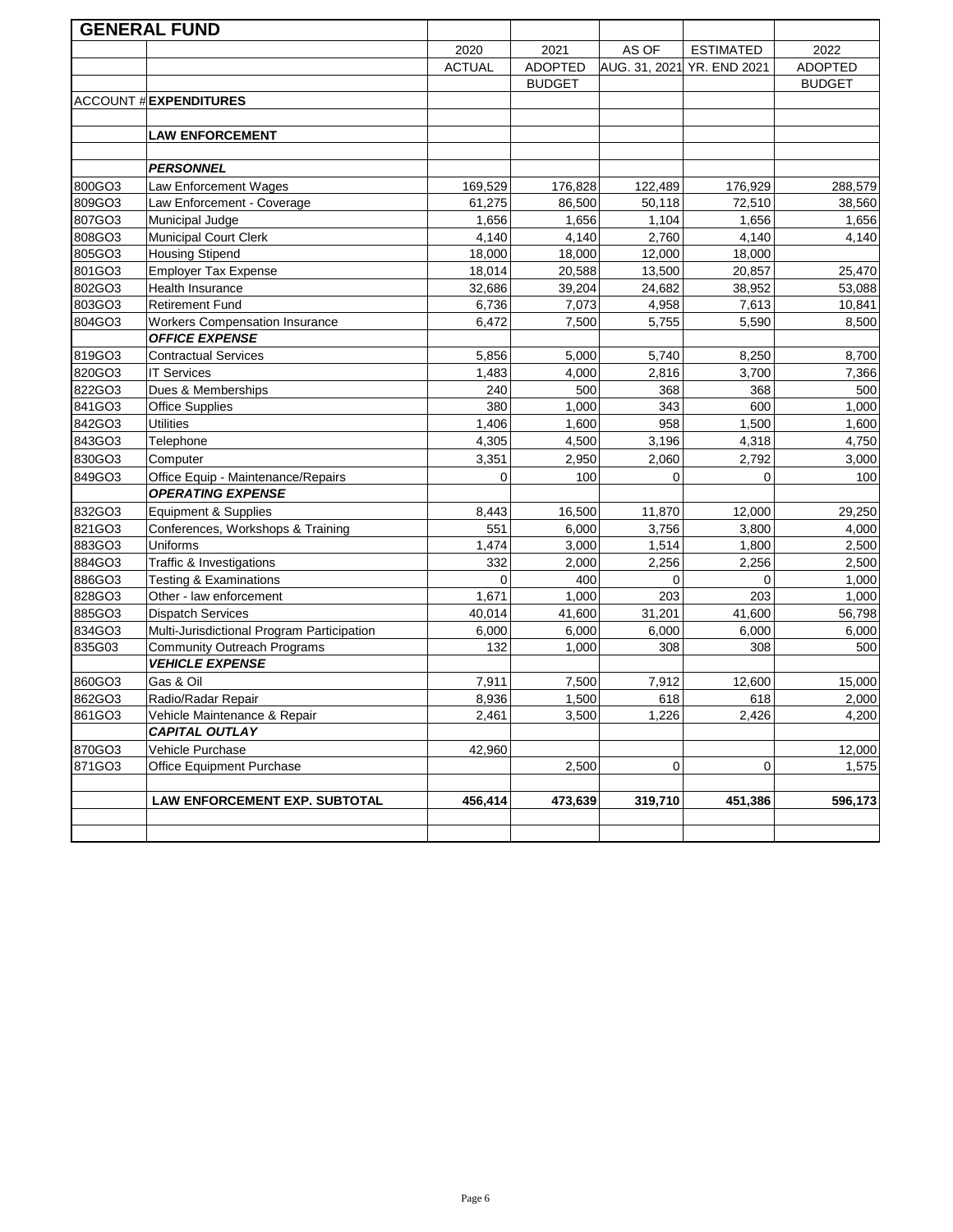|                                                         | <b>GENERAL FUND</b>                                    |               |                |           |                            |                |
|---------------------------------------------------------|--------------------------------------------------------|---------------|----------------|-----------|----------------------------|----------------|
|                                                         |                                                        | 2020          | 2021           | AS OF     | <b>ESTIMATED</b>           | 2022           |
|                                                         |                                                        | <b>ACTUAL</b> | <b>ADOPTED</b> |           | AUG. 31, 2021 YR. END 2021 | <b>ADOPTED</b> |
|                                                         |                                                        |               | <b>BUDGET</b>  |           |                            | <b>BUDGET</b>  |
|                                                         |                                                        |               |                |           |                            |                |
|                                                         |                                                        |               |                |           |                            |                |
|                                                         | <b>TOTAL GENERAL FUND EXPENDITURES</b>                 | 2,348,662     | 3,056,388      | 1,723,732 | 2,826,816                  | 3,327,706      |
|                                                         |                                                        |               |                |           |                            |                |
|                                                         |                                                        |               |                |           |                            |                |
|                                                         | TRANSFER CAPITAL PROJECT - Heritage Park Improvements  | 491           | 45,000         | 45,000    | 56,616                     | 20,000         |
| <b>TRANSFER CAPITAL PROJECT - Pavilion Construction</b> |                                                        | 5,042         |                |           | 5,365                      |                |
|                                                         | TRANSFER CAPITAL PROJECT - Lena Street Paving Reserves |               | 200,000        | 200,000   | 200,000                    | 225,000        |
|                                                         | TOTAL TRANS. TO CAPITAL PROJECTS                       |               | 245,000        | 245,000   | 261,981                    | 245,000        |
|                                                         |                                                        |               |                |           |                            |                |
|                                                         |                                                        |               |                |           |                            |                |
|                                                         | Tabor Emergency Reserves (3% of expenditures)          |               |                |           |                            | 99,831         |
|                                                         |                                                        |               |                |           |                            |                |
|                                                         |                                                        |               |                |           |                            |                |
|                                                         | <b>ENDING GENERAL FUND BALANCE</b>                     | 2,160,552     | 770,586        |           | 2,595,827                  | 2,004,045      |
|                                                         |                                                        |               |                |           |                            |                |
|                                                         |                                                        |               |                |           |                            |                |
|                                                         | Restricted for Capital Improvement Fund                |               | 0              |           |                            | 0              |
|                                                         | (per GASBY 54)                                         |               |                |           |                            |                |
|                                                         |                                                        |               |                |           |                            |                |
|                                                         |                                                        |               |                |           |                            |                |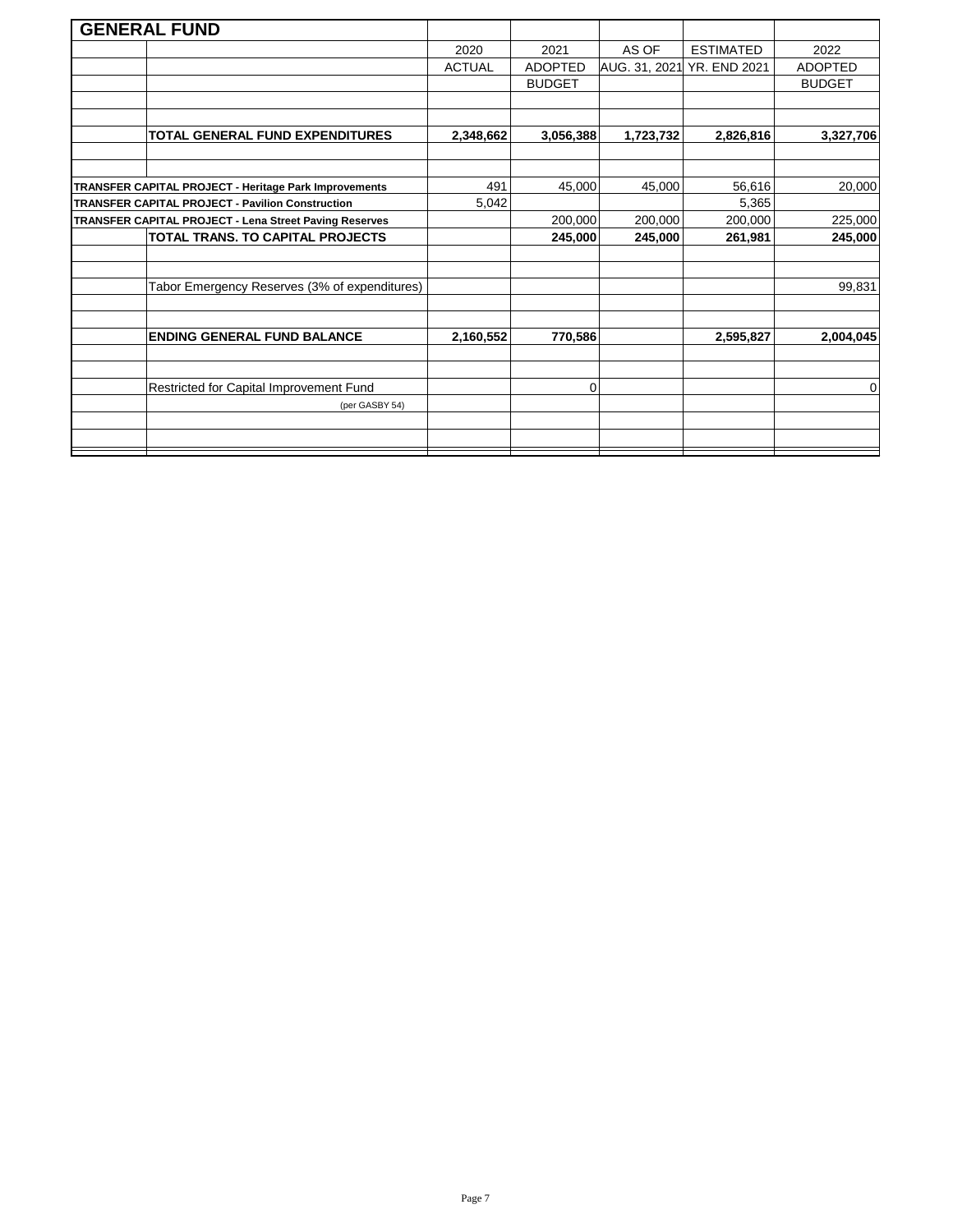|                  | <b>WATER ENTERPRISE FUND</b>                                    |               |                |                |                     |                |
|------------------|-----------------------------------------------------------------|---------------|----------------|----------------|---------------------|----------------|
|                  |                                                                 | 2020          | 2021           | AS OF          | <b>ESTIMATED</b>    | 2022           |
|                  |                                                                 | <b>ACTUAL</b> | <b>ADOPTED</b> | AUG 31, 2021   | <b>YR. END 2021</b> | <b>ADOPTED</b> |
|                  |                                                                 |               | <b>BUDGET</b>  |                |                     | <b>BUDGET</b>  |
|                  |                                                                 |               |                |                |                     |                |
|                  | <b>BEGINNING FUND BALANCE</b>                                   | 723,390       | 899,523        |                | 925,473             | 1,456,782      |
| ACCOUNT#         |                                                                 |               |                |                |                     |                |
|                  |                                                                 |               |                |                |                     |                |
| 460WOO           | <b>Water Service Charges</b>                                    | 727,037       | 750,000        | 405,294        | 725,000             | 740,000        |
| 461WOO           | Penalty Fees on Water Charges                                   | 3,205         | 3,000          | 2,103          | 3,330               | 3,000          |
| 462WOO           | Transfer fees - water                                           | 840           | 550            | 900            | 1,680               | 500            |
| 464WOO           | Material/Labor Reimbursement - water                            | 10,685        | 25,000         | 21,870         | 21,870              | 45,524         |
| 463WOO           | Tap Fees - water                                                | 61,475        | 70,000         | 139,550        | 139,550             | 200,000        |
| 465WOO           | Other - water                                                   | 7             | 100            | 213            | 213                 | 100            |
| 466WOO           | Grants - water                                                  | 74,753        | 145,000        | 38,355         | 168,931             | 230,576        |
| 456WOO           | Investment Income/Desgn Reserves                                | 4,389         | 1,932          | 259            | 380                 | 350            |
|                  | <b>TOTAL WATER FUND REVENUES</b>                                | 882,391       | 995,582        | 608,543        | 1,060,954           | 1,220,050      |
|                  |                                                                 |               |                |                |                     |                |
|                  | TOTAL AVAILABLE RESOURCES                                       | 1,605,781     | 1,895,105      | 608,543        | 1,986,427           | 2,676,832      |
|                  |                                                                 |               |                |                |                     |                |
|                  | <b>EXPENDITURES</b>                                             |               |                |                |                     |                |
|                  |                                                                 |               |                |                |                     |                |
|                  | <b>PERSONNEL</b>                                                |               |                |                |                     |                |
| 900WOO           | Water Wages                                                     | 117,364       | 131,150        | 72,732         | 90,911              | 110,210        |
| 901WOO           | <b>Employer Tax Expense</b>                                     | 8,880         | 10,033         | 5,723          | 6,955               | 8,431          |
| 902WOO           | Health Insurance                                                | 29,449        | 35,937         | 18,160         | 24,488              | 26,544         |
| 903WOO           | <b>Retirement Fund</b>                                          | 4,643         | 5,246          | 2,992          | 3,636               | 4,408          |
| 904WOO           | <b>Workers Compensation Insurance</b>                           | 3,442         | 4,200          | 2,848          | 3,079               | 4,000          |
|                  | <b>ADMINISTRATIVE EXPENSE</b>                                   |               |                |                |                     |                |
| 920WOO           | Insurance (Property & Casualty)                                 | 7,486         | 8,800          | 8,358          | 8,642               | 10,128         |
| 921WOO           | Workshops & Training                                            | 540           | 1,500          | 495            | 495                 | 1,500          |
| 919WOO           | Wellness Program                                                | 1,660         | 1,866          | 1,133          | 1,866               | 1,400          |
| 914WOO           | <b>Consulting &amp; Engineering Services</b>                    | 24,500        | 70,000         | 12,734         | 66,850              | 118,760        |
| 917WOO           | <b>IT Services</b>                                              | 4,942         | 2,500          | 3,322          | 4,405               | 7,000          |
| 912WOO           | <b>Auditing Services</b>                                        | 3,075         | 3,075          | 0              | 3,125               | 3,125          |
| 911WOO           | <b>Legal Services</b>                                           | 500           | 2,500          | $\Omega$       | 400                 | 2,500          |
| 918WOO           | Permits - water                                                 | 310           | 390            | 310            | 310                 | 390            |
|                  | <b>OFFICE EXPENSE</b>                                           |               |                |                |                     |                |
| 913WOO           | Office - misc                                                   | 299           | 1,500          | 247            | 275                 | 1,500          |
| 915WOO           | Dues & Memberships                                              | 498           | 300            | 218            | 300                 | 300            |
| 916WOO           | <b>Filing Fees/Recording Costs</b>                              | 26            | 150            | $\overline{7}$ | 20                  | 150            |
| 942WOO           | <b>Utilities</b>                                                | 14,435        | 16,000         | 12,981         | 18,150              | 18,000         |
| 943WOO           | Telephone                                                       | 2,733         | 2,600          | 1,577          | 2,140               | 2,500          |
| 930WOO           | Computer                                                        | 1,665         | 1,800          | 1,266          | 1,508               | 2,065          |
| 941WOO           | <b>Office Supplies</b>                                          | 1,315         | 1,500          | 734            | 1,155               | 1,500          |
| 947WOO           | Records Management                                              | 123           | 150            | 181            | 431<br>430          | 200            |
| 948WOO<br>949WOO | Office Equipment - Leases<br>Office Equipment - Maint & Repairs | 340<br>0      | 350<br>250     | 255<br>0       | $\Omega$            | 400<br>250     |
| 951WOO           | Postage - water                                                 | 1,805         | 2,000          | 1,409          | 1,850               | 2,250          |
| 952WOO           | GIS Mapping - water                                             | 1,048         | 2,000          | 1,474          | 1,624               | 4,500          |
|                  | <b>OPERATING EXPENSE</b>                                        |               |                |                |                     |                |
| 931WOO           | Maintenance & Repairs                                           | 278,932       | 300,000        | 8,930          | 19,000              | 507,500        |
| 932WOO           | Supplies & Materials                                            | 22,284        | 50,000         | 14,335         | 35,100              | 40,000         |
| 933WOO           | Tools                                                           | 341           | 4,000          | 207            | 4,000               | 4,000          |
| 988WOO           | Taps & Meters                                                   | 40,928        | 75,000         | 61,375         | 65,500              | 75,000         |
| 989WOO           | Plant Expenses - water                                          | 19,800        | 22,000         | 14,850         | 19,800              | 22,000         |
| 934WOO           | Safety Equipment                                                | 649           | 400            | 374            | 480                 | 500            |
| 990WOO           | Testing - water                                                 | 6,578         | 11,000         | 3,155          | 5,740               | 8,000          |
| 987WOO           | <b>Weed Control</b>                                             | 0             |                |                |                     | 1,000          |
| 928WOO           | Other - water                                                   | 1,597         | 250            | 13             | 13                  | 250            |
|                  | <b>VEHICLE EXPENSE</b>                                          |               |                |                |                     |                |
| 960WOO           | Gas & Oil                                                       | 2,340         | 4,500          | 2,071          | 4,100               | 4,500          |
| 961WOO           | Vehicle & Equipment Maint & Repair                              | 1,921         | 6,000          | 1,016          | 3,500               | 5,000          |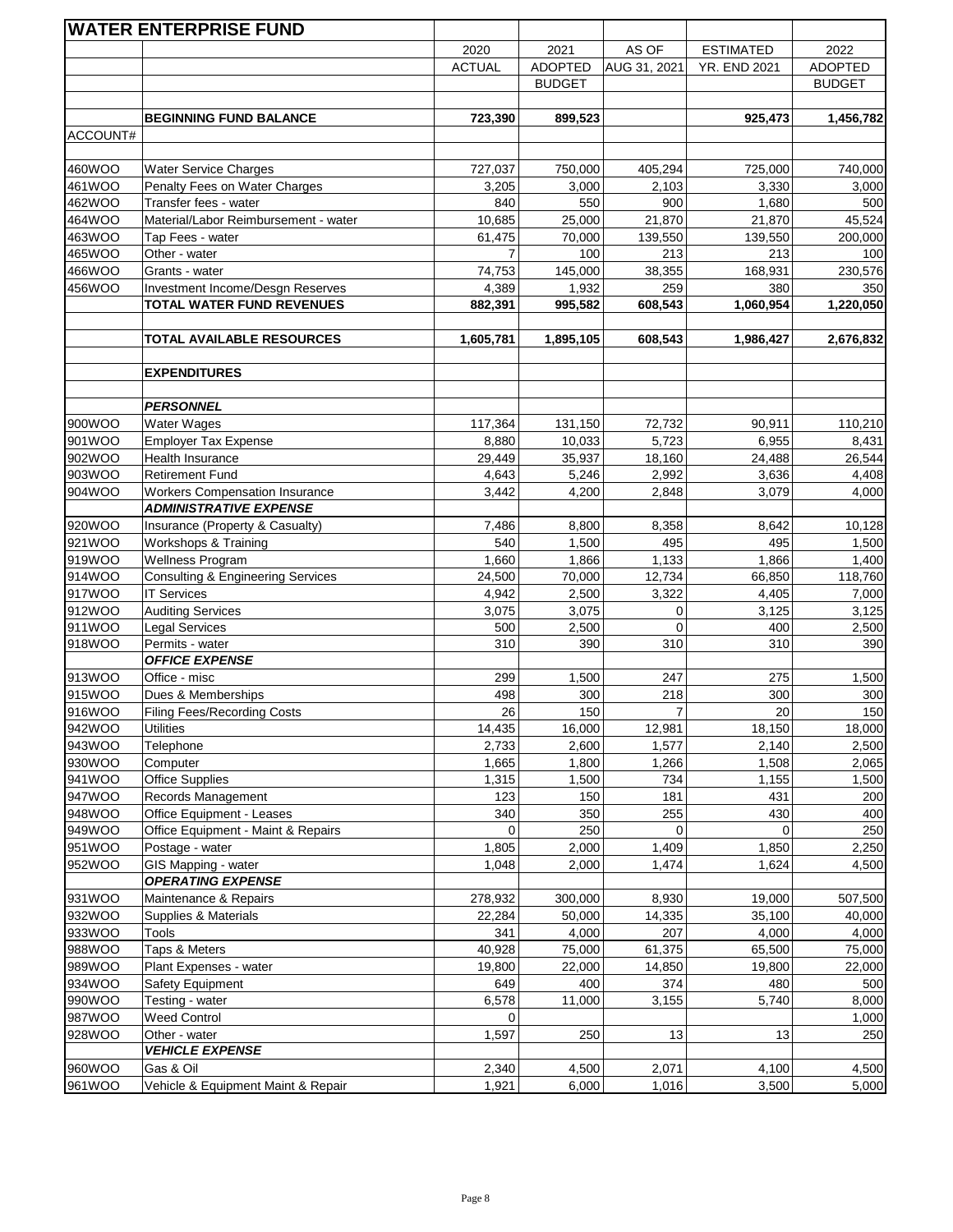|        | <b>WATER ENTERPRISE FUND</b>               |               |                |              |                     |                |
|--------|--------------------------------------------|---------------|----------------|--------------|---------------------|----------------|
|        |                                            | 2020          | 2021           | AS OF        | <b>ESTIMATED</b>    | 2022           |
|        |                                            | <b>ACTUAL</b> | <b>ADOPTED</b> | AUG 31, 2021 | <b>YR. END 2021</b> | <b>ADOPTED</b> |
|        |                                            |               | <b>BUDGET</b>  |              |                     | <b>BUDGET</b>  |
|        | <b>CAPITAL OUTLAY</b>                      |               |                |              |                     |                |
| 971WOO | Office Equipment Purchase                  | 3,079         | 2,500          | 1,149        | 1,149               | 1,575          |
| 972WOO | <b>Equipment Purchase</b>                  | 0             | 65,000         | 65,005       | 65,005              |                |
|        | <b>DEBT SERVICE</b>                        |               |                |              |                     |                |
| 997WOO | Debt Service - CWCB (1)                    | 7,568         |                |              |                     |                |
| 992WOO | Debt Service - DOLA                        | 9,795         | 9,795          | 9,795        | 9,795               |                |
| 993WOO | Debt Service - CWRPDA                      | 22,500        | 22,500         | 11,250       | 22,500              | 22,500         |
| 998WOO | Debt Service - CWCB (2)                    | 30,918        | 30,918         | 0            | 30,918              | 30,918         |
|        | <b>TOTAL WATER FUND EXPENDITURES</b>       | 680,308       | 909,660        | 342,678      | 529,645             | 1,054,754      |
|        |                                            |               |                |              |                     |                |
|        | Reserved per financing agreement with CWCB |               |                |              |                     | 2,843          |
|        |                                            |               |                |              |                     |                |
|        | <b>ENDING WATER FUND BALANCE</b>           | 925,473       | 985,445        |              | 1,456,782           | 1,619,235      |
|        |                                            |               |                |              |                     |                |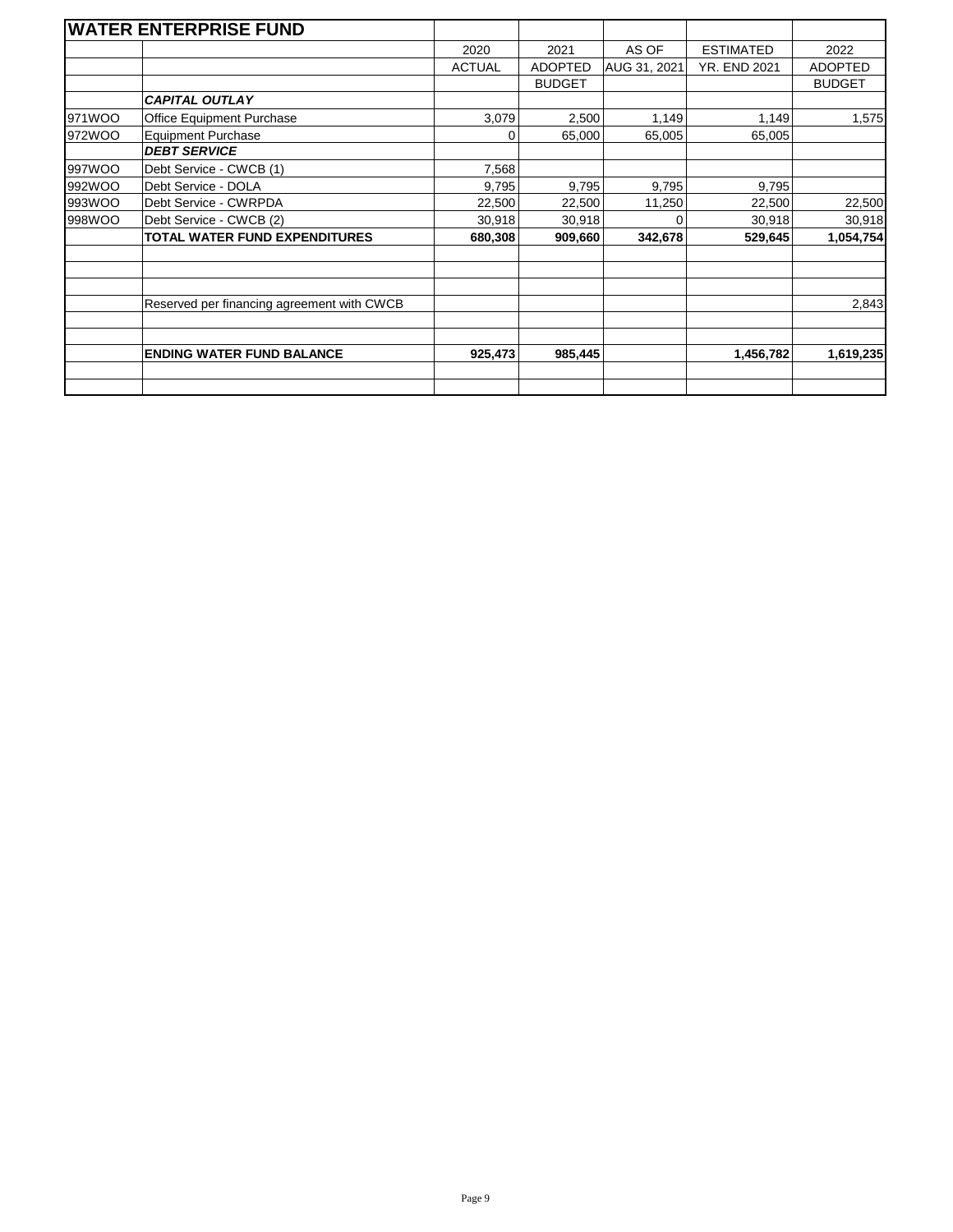|                  | <b>SEWER ENTERPRISE FUND</b>                             |                 |                |                   |                     |                |
|------------------|----------------------------------------------------------|-----------------|----------------|-------------------|---------------------|----------------|
|                  |                                                          | 2020            | 2021           | AS OF             | <b>ESTIMATED</b>    | 2022           |
|                  |                                                          | <b>ACTUAL</b>   | <b>ADOPTED</b> | AUG. 31, 2021     | <b>YR. END 2021</b> | <b>ADOPTED</b> |
|                  |                                                          |                 | <b>BUDGET</b>  |                   |                     | <b>BUDGET</b>  |
|                  | <b>BEGINNING SEWER FUND BALANCE</b>                      | 937,115         | 866,304        |                   | 950,906             | 1,150,160      |
| ACCOUNT#         |                                                          |                 |                |                   |                     |                |
|                  | <b>REVENUES</b>                                          |                 |                |                   |                     |                |
| 460SOO           | <b>Sewer Service Charges</b>                             | 317,184         | 317,000        | 186,750           | 322,250             | 322,250        |
| 461SOO           | Penalty Fees on Sewer Charges                            | 3,205           | 3,000          | 2,103             | 3,330               | 3,000          |
| 462SOO<br>464SOO | Transfer Fees - sewer                                    | 740<br>$\Omega$ | 500<br>48,000  | 840               | 1,480<br>30,863     | 500<br>30,000  |
| 463SOO           | Material/Labor Reimbursement - sewer<br>Tap Fees - sewer | 44,355          | 45,000         | 30,863<br>109,050 | 109,050             | 200,000        |
| 465SOO           | Other - sewer                                            | 7               | 100            | 0                 | 0                   | 100            |
| 466SOO           | Grants - sewer                                           | 38,355          | 45,000         | 38,355            | 38,355              | 0              |
| 456SOO           | Investment Income - Desgn Reserves                       | 5,494           | 1,584          | 236               | 312                 | 300            |
|                  | <b>TOTAL SEWER FUND REVENUES</b>                         | 409,340         | 460,184        | 368,196           | 505,640             | 556,150        |
|                  |                                                          |                 |                |                   |                     |                |
|                  | TOTAL AVAILABLE RESOURCES                                | 1,346,455       | 1,326,488      | 368,196           | 1,456,546           | 1,706,310      |
|                  |                                                          |                 |                |                   |                     |                |
|                  | <b>EXPENDITURES</b>                                      |                 |                |                   |                     |                |
|                  | <b>PERSONNEL</b>                                         |                 |                |                   |                     |                |
| 900SOO           | Sewer Wages                                              | 94,195          | 71,090         | 42,302            | 53,505              | 60,710         |
| 901SOO           | <b>Employer Tax Expense</b>                              | 7,229           | 5,438          | 3,386             | 4,093               | 4,644          |
| 902SOO           | Health Insurance                                         | 23,168          | 16,335         | 9,113             | 13,668              | 13,272         |
| 903SOO           | <b>Retirement Fund</b>                                   | 3,780           | 2,844          | 1,770             | 2,140               | 2,428          |
| 904SOO           | <b>Workers Compensation Insurance</b>                    | 2,253           | 2,950          | 1,204             | 1,776               | 3,200          |
|                  | <b>ADMINISTRATIVE EXPENSE</b>                            |                 |                |                   |                     |                |
| 920SOO           | Insurance (Property & Casualty)                          | 7,986           | 8,800          | 8,358             | 8,642               | 10,128         |
| <b>921SOO</b>    | Workshops & Training                                     | 340             | 1,500          | 0                 | 0                   | 1,500          |
| 914SOO           | <b>Consulting &amp; Engineering Services</b>             | 6,927           | 40,000         | 18,388            | 33,500              | 1,400          |
| 917SOO           | <b>IT Services</b>                                       | 4,552           | 2,500          | 1,796             | 2,550               | 7,000          |
| 912SOO           | <b>Auditing Services</b>                                 | 3,075           | 3,075          | 0                 | 3,125               | 3,125          |
| 911SOO           | Legal Services                                           | 0               | 1,000          | 296               | 296                 | 1,000          |
| 919SOO           | <b>Wellness Program</b><br><b>OFFICE EXPENSE</b>         | 1,660           | 1,868          | 1,133             | 1,868               | 1,400          |
| 913SOO           | Office - misc                                            | 218             | 1,500          | 75                | 165                 | 1,500          |
| 915SOO           | Dues & Memberships                                       | 498             | 300            | 218               | 300                 | 300            |
| 916SOO           | <b>Filing Fees/Recording Costs</b>                       | 26              | 100            | 7                 | 14                  | 100            |
| 941SOO           | <b>Office Supplies</b>                                   | 1,103           | 1,500          | 734               | 1,200               | 1,500          |
| 942SOO           | <b>Utilities</b>                                         | 45,270          | 50,000         | 30,934            | 47,300              | 50,000         |
| 943SOO           | Telephone                                                | 1,503           | 1,600          | 1,147             | 1,570               | 1,600          |
| 930SOO           | Computer                                                 | 1,390           | 1,475          | 1,016             | 1,208               | 1,765          |
| 947SOO           | Records Management                                       | 123             | 100            | 181               | 430                 | 200            |
| 948SOO           | Office Equipment - Leases                                | 198             | 500            | 128               | 250                 | 400            |
| 949SOO           | Office Equipment - Maint & Repairs                       | 0               | 250            | 0                 | 0                   | 250            |
| 951SOO           | Postage - sewer                                          | 1,353           | 2,000          | 976               | 1,400               | 2,250          |
| 952SOO           | GIS Mapping - sewer<br><b>OPERATING EXPENSE</b>          | 975             | 2,000          | 1,114             | 1,144               | 4,500          |
| 931SOO           | Maintenance & Repairs                                    | 147,312         | 75,000         | 6,030             | 22,500              | 110,000        |
| 932SOO           | Supplies & Materials                                     | 5,386           | 10,000         | 2,300             | 9,000               | 10,000         |
| 933SOO           | Tools                                                    | 341             | 500            | 171               | 375                 | 500            |
| 918SOO           | Testing & Permits                                        | 5,127           | 5,500          | 2,732             | 5,500               | 15,000         |
| 928SOO           | Other - sewer                                            | 1,347           | 250            | 13                | 13                  | 250            |
| 934SOO           | Safety Equipment                                         | 649             | 400            | 374               | 480                 | 500            |
| <b>987SOO</b>    | <b>Weed Control</b>                                      | $\Omega$        |                |                   |                     | 1,000          |
|                  | <b>VEHICLE EXPENSE</b>                                   |                 |                |                   |                     |                |
| 960SOO           | Gas & Oil                                                | 5,068           | 4,000          | 3,158             | 4,600               | 5,000          |
| 961SOO           | Vehicle & Equipment Maint & Repairs                      | 3,503           | 6,000          | 324               | 2,750               | 5,000          |
|                  | CAPITAL OUTLAY                                           |                 |                |                   |                     |                |
| 971SOO           | Office Equipment Purchase                                | 3,079           |                | 104               | 104                 |                |
| 972SOO<br>978SOO | <b>Equipment Purchase</b><br><b>Bio-Solid Removal</b>    |                 | 65,000         | 65,005            | 65,005              |                |
|                  | <b>DEBT SERVICE</b>                                      |                 |                |                   |                     |                |
| 996SOO           | Debt Service - DOLA                                      | 15,915          | 15,915         | 15,915            | 15,915              | 15,915         |
|                  |                                                          |                 |                |                   |                     |                |
|                  | TOTAL SEWER FUND EXPENDITURES                            | 395,549         | 401,290        | 220,400           | 306,386             | 337,337        |
|                  |                                                          |                 |                |                   |                     |                |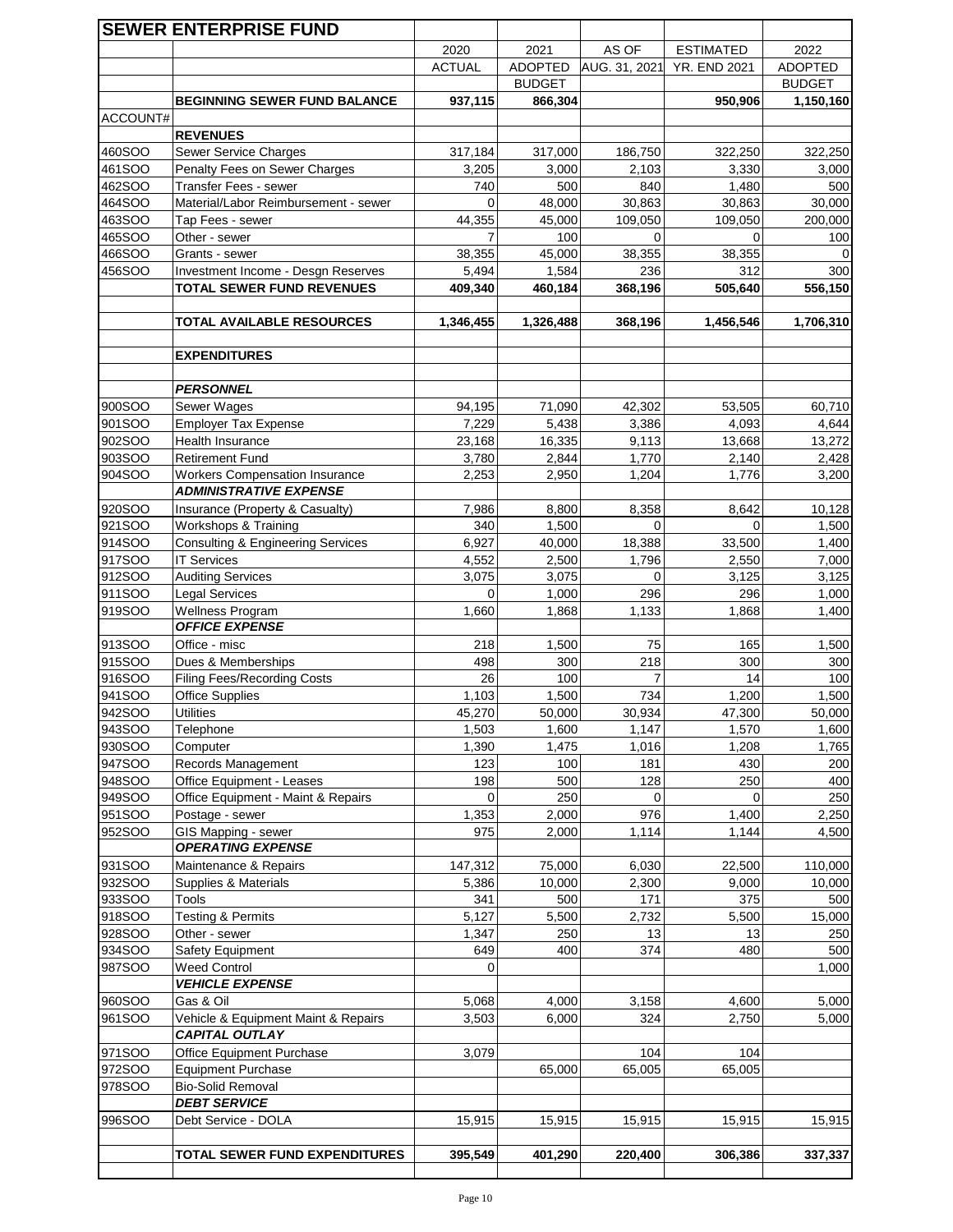| <b>SEWER ENTERPRISE FUND</b>     |               |                |               |                     |                |
|----------------------------------|---------------|----------------|---------------|---------------------|----------------|
|                                  | 2020          | 2021           | AS OF         | <b>ESTIMATED</b>    | 2022           |
|                                  | <b>ACTUAL</b> | <b>ADOPTED</b> | AUG. 31, 2021 | <b>YR. END 2021</b> | <b>ADOPTED</b> |
|                                  |               | <b>BUDGET</b>  |               |                     | <b>BUDGET</b>  |
|                                  |               |                |               |                     |                |
|                                  |               |                |               |                     |                |
| <b>ENDING SEWER FUND BALANCE</b> | 950,906       | 925,198        |               | 1,150,160           | 1,368,973      |
|                                  |               |                |               |                     |                |
|                                  |               |                |               |                     |                |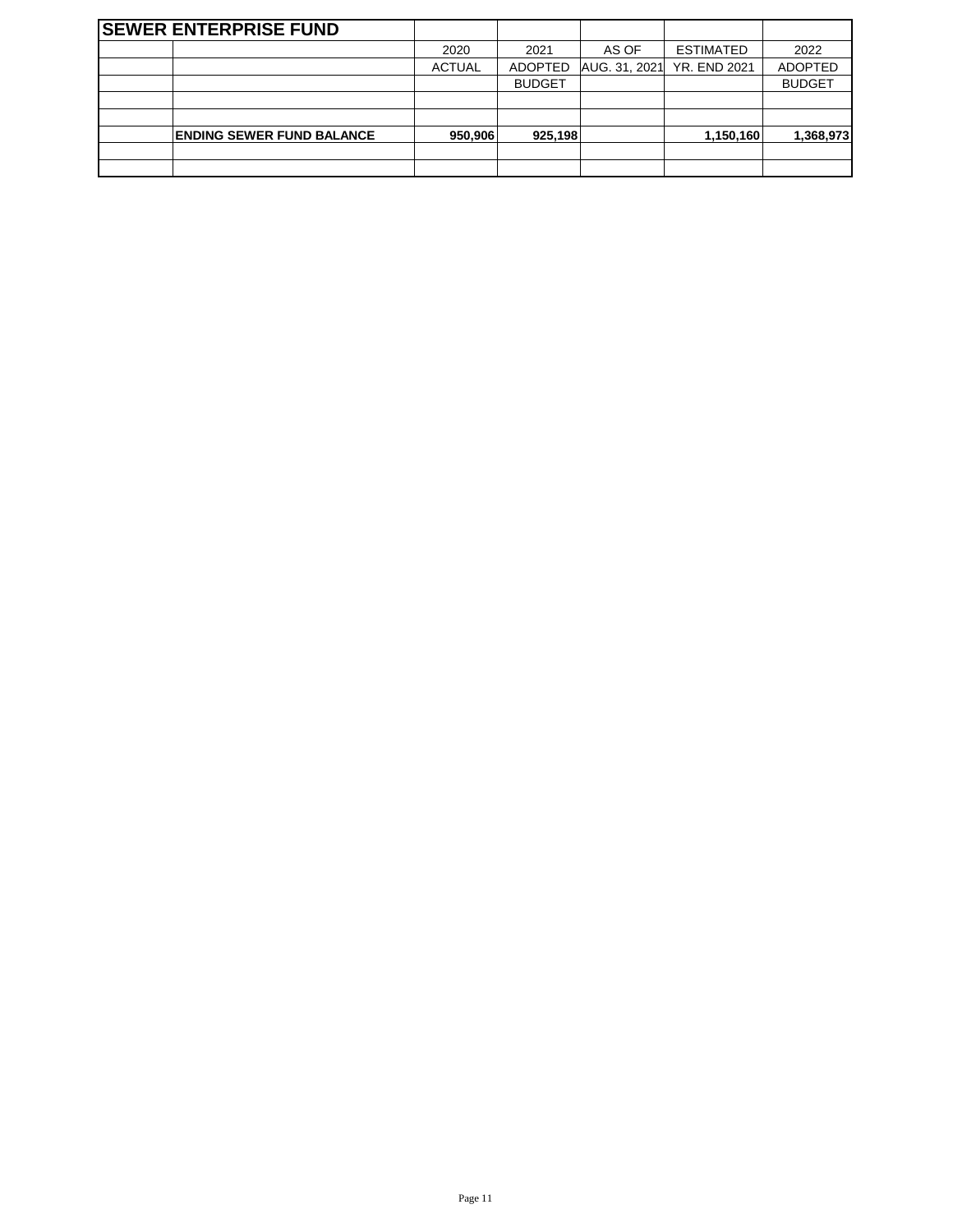| RIDGWAY GENERAL IMPROVEMENT DISTRICT #1    |               |                |       |                            |               |
|--------------------------------------------|---------------|----------------|-------|----------------------------|---------------|
|                                            | 2020          | 2021           | AS OF | <b>ESTIMATED</b>           | 2022          |
|                                            | <b>ACTUAL</b> | <b>ADOPTED</b> |       | AUG. 31, 2021 YR. END 2021 | ADOPTED       |
|                                            |               | <b>BUDGET</b>  |       |                            | <b>BUDGET</b> |
|                                            |               |                |       |                            |               |
| <b>BEGINNING FUND BALANCE</b>              | 30,982        | 30,959         |       | 30,991                     | 30,696        |
|                                            |               |                |       |                            |               |
|                                            |               |                |       |                            |               |
| <b>REVENUES</b>                            |               |                |       |                            |               |
| Operation & Maint. (Ballot #5A, 1996)      |               |                |       |                            |               |
| Debt Increase (Ballot#5B, 1996)            |               |                |       |                            |               |
| Interest                                   | 9             | 20             |       | 15                         | 15            |
|                                            |               |                |       |                            |               |
| <b>TOTAL GID #1 REVENUES</b>               | 9             | 20             |       | 15                         | 15            |
| <b>TOTAL AVAILABLE RESOURCES</b>           |               | 30,979         |       |                            | 30,711        |
|                                            | 30,991        |                |       | 31,006                     |               |
|                                            |               |                |       |                            |               |
| <b>EXPENDITURES</b>                        |               |                |       |                            |               |
|                                            |               |                |       |                            |               |
| <b>OPERATING EXPENSE</b>                   |               |                |       |                            |               |
| <b>Construction &amp; Paving</b>           |               |                |       |                            |               |
| Administration/Engineering/Legal           |               | 4,500          |       | 310                        | 4,750         |
| Maintenance                                |               |                |       |                            |               |
| <b>CAPITAL OUTLAY</b>                      |               |                |       |                            |               |
| <b>Chipseal/Overlay Streets</b>            |               |                |       |                            |               |
| Highway Enhancement Projects #3&4          |               |                |       |                            |               |
| <b>Culvert &amp; Drainage Improvements</b> |               | 20,000         |       |                            | 20,000        |
|                                            |               |                |       |                            |               |
| <b>TOTAL GID #1 EXPENDITURES</b>           | 0             | 24,500         |       | 310                        | 24,750        |
|                                            |               |                |       |                            |               |
|                                            |               |                |       |                            |               |
| <b>ENDING FUND BALANCE</b>                 | 30,991        | 6,479          |       | 30,696                     | 5,961         |
|                                            |               |                |       |                            |               |
|                                            |               |                |       |                            |               |
|                                            |               |                |       |                            |               |
|                                            |               |                |       |                            |               |
|                                            |               |                |       |                            |               |
|                                            |               |                |       |                            |               |
|                                            |               |                |       |                            |               |
|                                            |               |                |       |                            |               |
|                                            |               |                |       |                            |               |
|                                            |               |                |       |                            |               |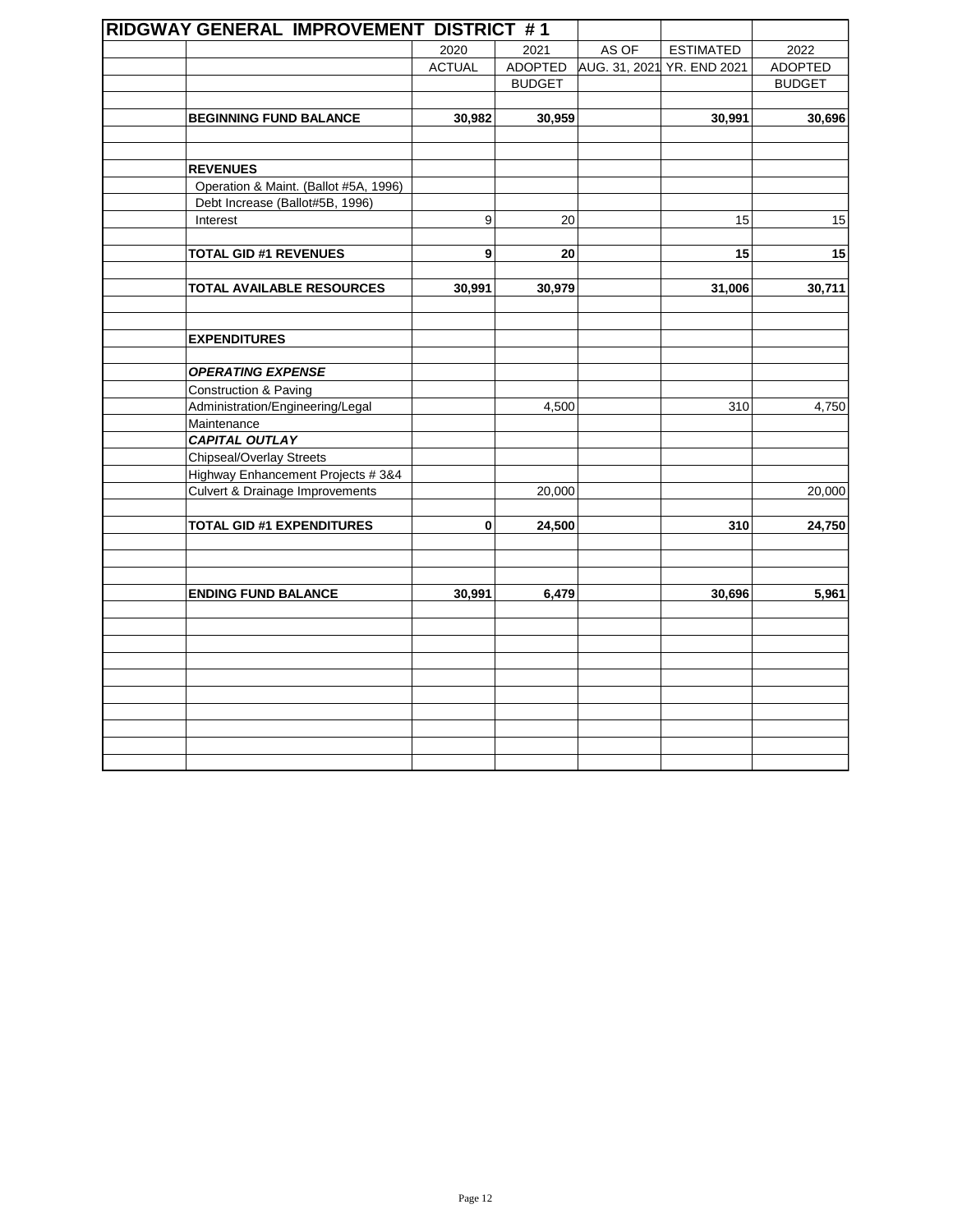|          | <b>CAPITAL PROJECTS FUND - RAMP Project Note Account</b> |               |                |               |                     |                |
|----------|----------------------------------------------------------|---------------|----------------|---------------|---------------------|----------------|
|          |                                                          | 2020          | 2021           | AS OF         | <b>ESTIMATED</b>    | 2022           |
|          |                                                          | <b>ACTUAL</b> | <b>ADOPTED</b> | AUG. 31, 2021 | <b>YR. END 2021</b> | <b>ADOPTED</b> |
|          |                                                          |               | <b>BUDGET</b>  |               |                     | <b>BUDGET</b>  |
|          |                                                          |               |                |               |                     |                |
| ACCOUNT# |                                                          |               |                |               |                     |                |
|          | <b>REVENUES</b>                                          |               |                |               |                     |                |
| 4001GOO  | <b>Property Tax</b>                                      |               | 21,610         |               | 21,610              | $\overline{0}$ |
|          | Transfer from restricted Cap Imprv Acct                  |               | 97,218         |               | 97,218              | 120,647        |
|          | <b>TOTAL REVENUES</b>                                    |               | 118,828        |               | 118,828             | 120,647        |
|          | <b>PROJECT EXPENDITURES</b>                              |               |                |               |                     |                |
| 591GOO   | Note Principal & Interest Payment Amt                    |               | 118,828        |               | 118,828             | 120,647        |
|          | <b>TOTAL EXPENDITURES</b>                                |               | 118,828        |               | 118,828             | 120,647        |
|          |                                                          |               |                |               |                     |                |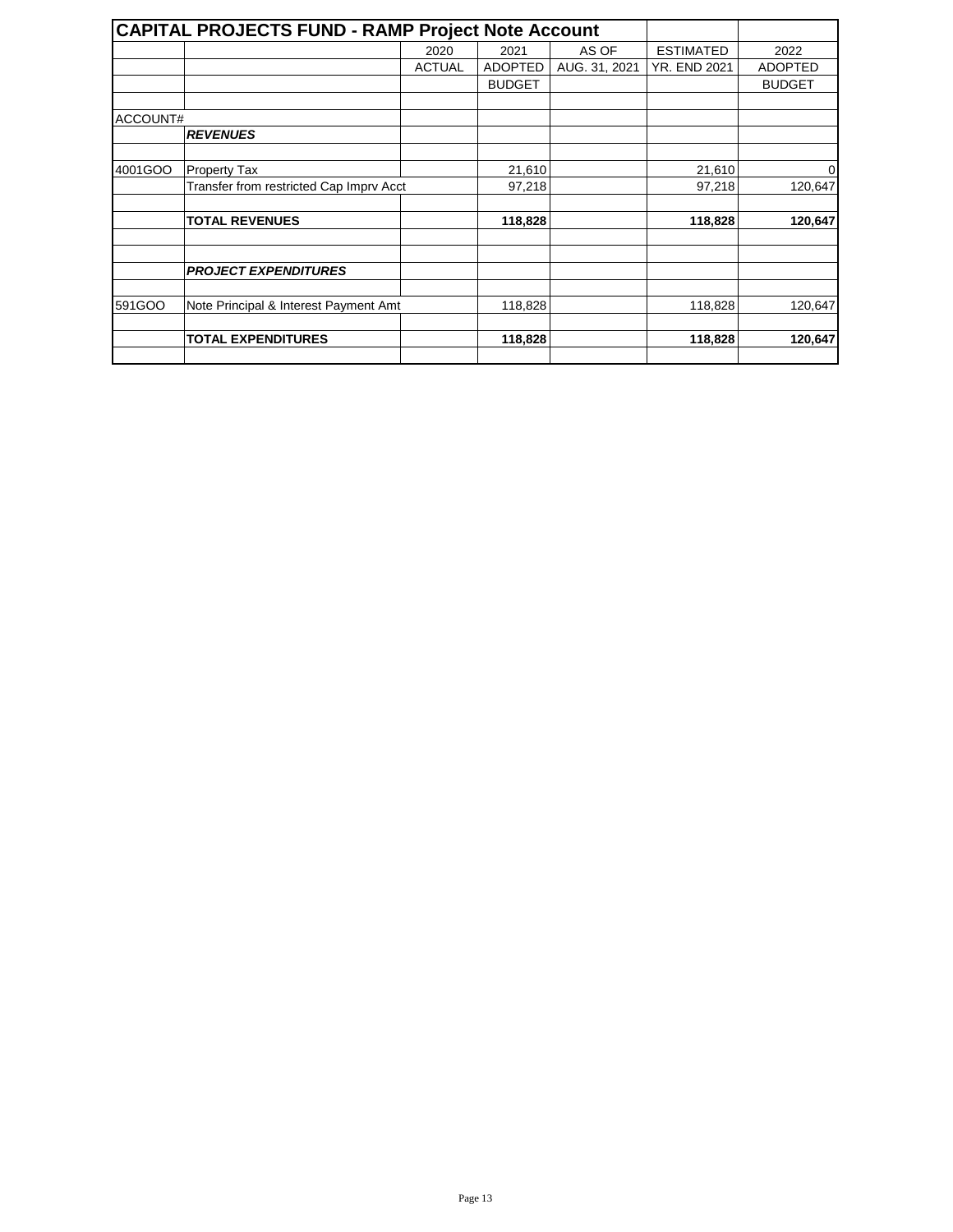|          | <b>CAPITAL PROJECTS FUND - Space to Create</b> |               |                |               |                     |                |
|----------|------------------------------------------------|---------------|----------------|---------------|---------------------|----------------|
|          |                                                | 2020          | 2021           | AS OF         | <b>ESTIMATED</b>    | 2022           |
|          |                                                | <b>ACTUAL</b> | <b>ADOPTED</b> | AUG. 31, 2021 | <b>YR. END 2021</b> | <b>ADOPTED</b> |
|          |                                                |               | <b>BUDGET</b>  |               |                     | <b>BUDGET</b>  |
|          |                                                |               |                |               |                     |                |
| ACCOUNT# |                                                |               |                |               |                     |                |
|          | <b>REVENUES</b>                                |               |                |               |                     |                |
|          |                                                |               |                |               |                     |                |
| 1700A    | <b>Boettcher Foundation Grant</b>              |               |                |               |                     |                |
| 1700B    | Dept of Local Affairs - Planning Grant         |               |                |               |                     |                |
| 1700C    | Dept of Local Affairs - Prop Acq Grant         |               |                |               |                     |                |
| 1700D    | Boettcher Foundation - PreDev Grant            |               |                |               |                     |                |
| 1700E    | Dept of Local Affairs - PreDev Grant           | 175,000       |                |               |                     |                |
| 1700F    | CO CreativeIndust's - PreDev Grant             |               |                |               |                     |                |
| 1700G    | Misc Grants - Pre Development                  | 5,000         |                | 75,000        | 75,000              |                |
| 1700H    | Property Taxes Received at Closing             |               |                |               |                     |                |
|          | Town Funding                                   |               |                |               |                     |                |
|          | <b>TOTAL REVENUES</b>                          | 180,000       | $\mathbf 0$    | 75,000        | 75,000              |                |
|          |                                                |               |                |               |                     |                |
|          | <b>PROJECT EXPENDITURES</b>                    |               |                |               |                     |                |
|          |                                                |               |                |               |                     |                |
| CP1700   | <b>Property Option</b>                         |               |                |               |                     |                |
| CP1701   | Affordable Housing Study                       |               |                |               |                     |                |
| CP1702   | Arts Market Study                              |               |                |               |                     |                |
| CP1703   | <b>Property Acquisition</b>                    |               |                |               |                     |                |
| CP1704   | Legal, Survey, Closing Fees                    |               |                |               |                     |                |
| CP1705   | Property Taxes 1/1-10/3/2017                   |               |                |               |                     |                |
| CP1706   | Pre-Development Phase                          | 250,000       |                |               |                     |                |
| CP1707   | Groundbreaking Ceremony                        |               | 5,000          |               | 5,420               |                |
|          | <b>TOTAL EXPENDITURES</b>                      | 250,000       | 5,000          | $\bf{0}$      | 5,420               | $\mathbf{0}$   |
|          |                                                |               |                |               |                     |                |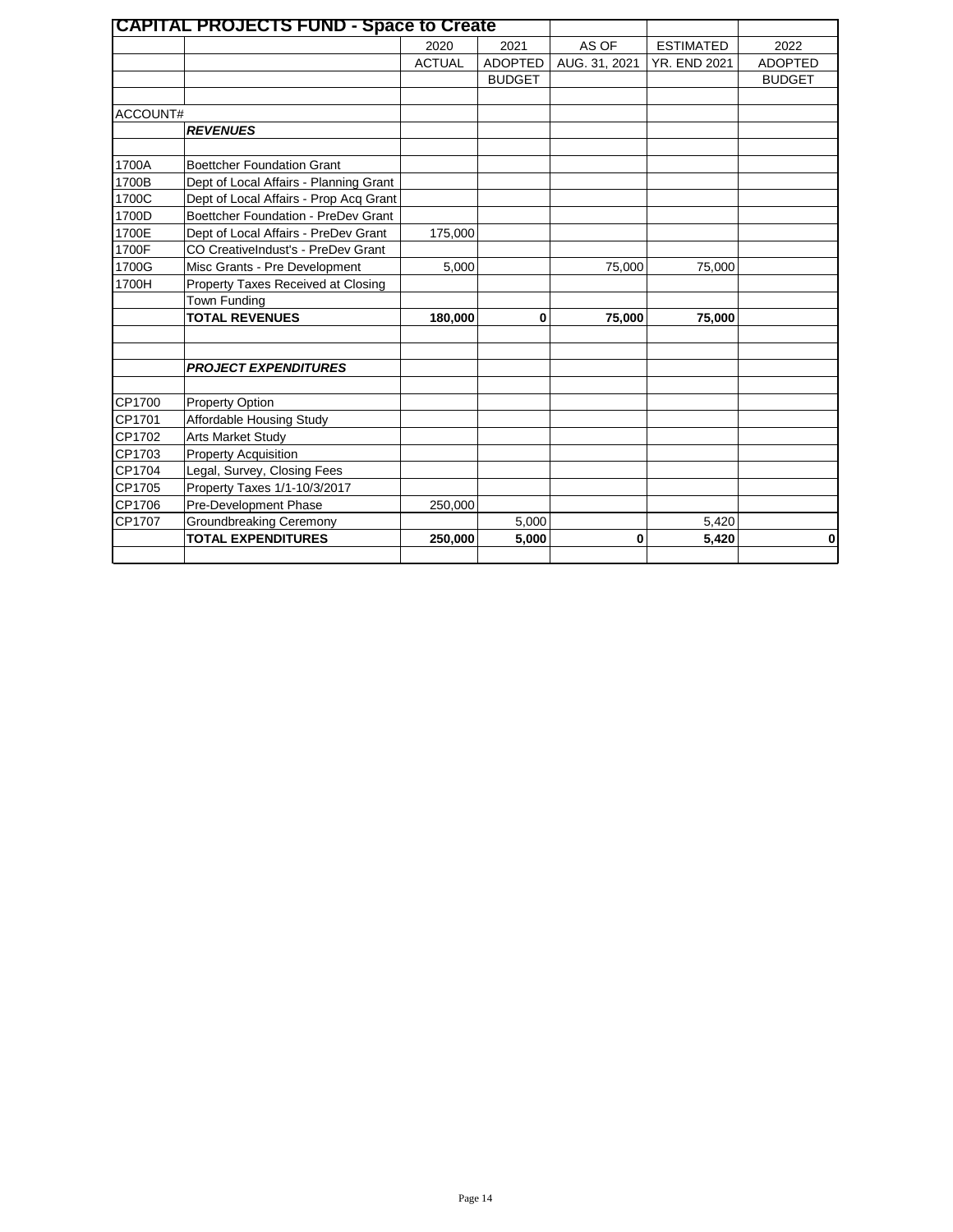|          | <b>CAPITAL PROJECTS FUND - Athletic Park Pavilion</b> |               |                |               |                     |                |
|----------|-------------------------------------------------------|---------------|----------------|---------------|---------------------|----------------|
|          |                                                       | 2020          | 2021           | AS OF         | <b>ESTIMATED</b>    | 2022           |
|          |                                                       | <b>ACTUAL</b> | <b>ADOPTED</b> | AUG. 31, 2021 | <b>YR. END 2021</b> | <b>ADOPTED</b> |
|          |                                                       |               | <b>BUDGET</b>  |               |                     | <b>BUDGET</b>  |
|          |                                                       |               |                |               |                     |                |
| ACCOUNT# |                                                       |               |                |               |                     |                |
|          | <b>REVENUES</b>                                       |               |                |               |                     |                |
| 1900A    | <b>Private Donations</b>                              | 439,400       |                |               |                     |                |
|          | <b>Town Contribution</b>                              | 5,042         |                | 5,365         | 5,365               |                |
|          |                                                       |               |                |               |                     |                |
|          | <b>TOTAL REVENUES</b>                                 | 444,442       | $\bf{0}$       | 5,365         | 5,365               |                |
|          |                                                       |               |                |               |                     |                |
|          | <b>PROJECT EXPENDITURES</b>                           |               |                |               |                     |                |
| CP1900   | Design                                                | 7,609         |                |               |                     |                |
| CP1901   | Construction                                          | 449,613       |                | 5,365         | 5,365               |                |
| CP1902   | <b>Bank Fees</b>                                      | $-91$         |                |               |                     |                |
| CP1903   | <b>Town Contributions</b>                             | 5,118         |                |               |                     |                |
|          |                                                       |               |                |               |                     |                |
|          | <b>TOTAL EXPENDITURES</b>                             | 462,249       | $\bf{0}$       | 5,365         | 5,365               |                |
|          |                                                       |               |                |               |                     |                |